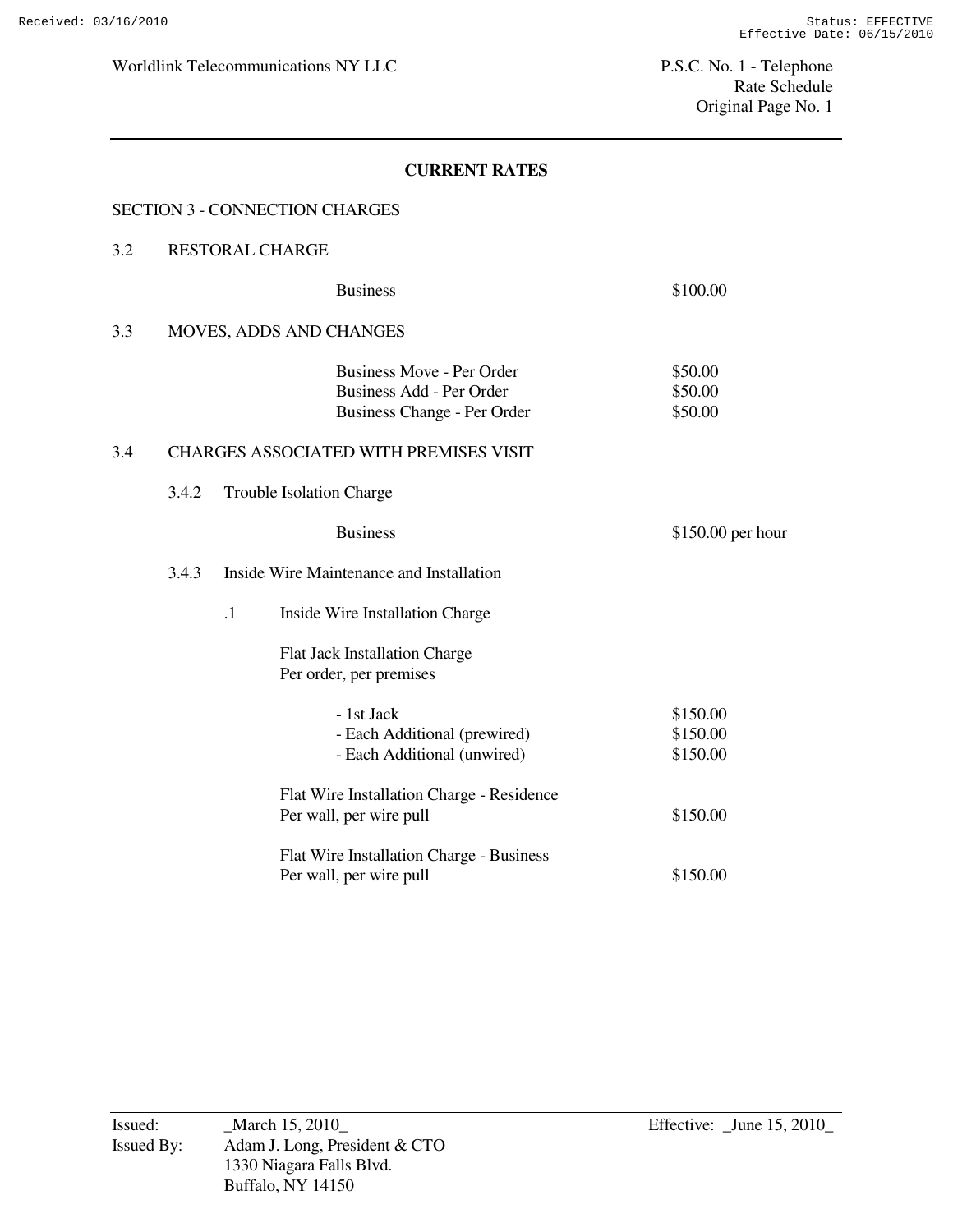## **CURRENT RATES**

#### SECTION 3 - CONNECTION CHARGES (cont'd)

#### 3.4 CHARGES ASSOCIATED WITH PREMISES VISIT (cont'd)

.2 Flat Inside Wire Maintenance Charge

| Business, Per Premises Visit | $$150.00$ per hour |
|------------------------------|--------------------|
|------------------------------|--------------------|

.3 Monthly Inside Wire Maintenance Option

 Inside Wire Monthly Maintenance Option Business, Per Station  $$25.00$ 

### 3.5 PRIMARY INTEREXCHANGE CARRIER CHANGE CHARGE \$5.00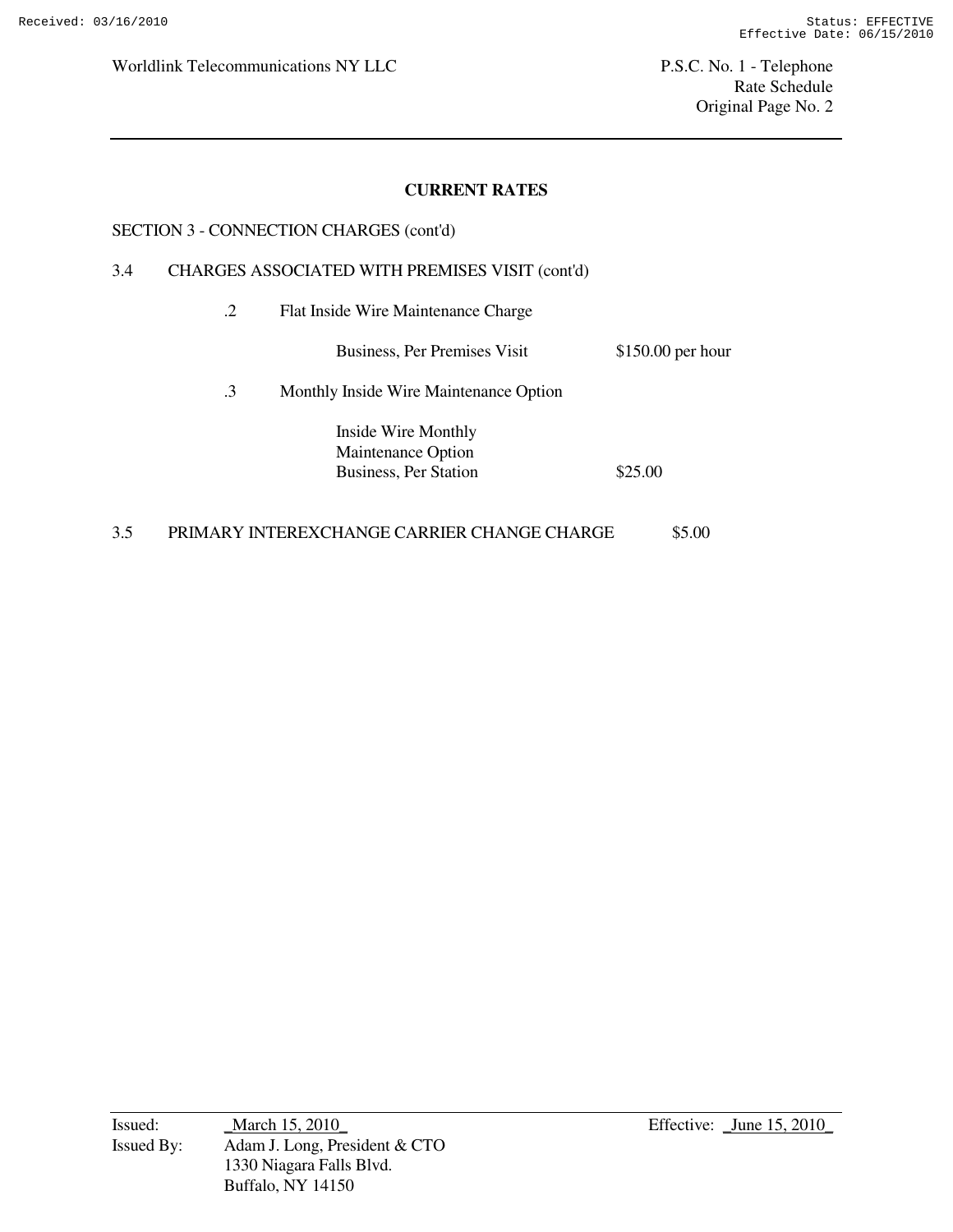### **CURRENT RATES**

#### Section 4 - INTRALATA TOLL USAGE AND MILEAGE CHARGES

## 4.5 CALL CHARGES

| Mileage  | Peak                |            | Off-Peak |            |
|----------|---------------------|------------|----------|------------|
|          | <b>First Minute</b> | Each       | First    | Each       |
|          |                     | Additional | Minute   | Additional |
|          |                     | Minute     |          | Minute     |
| $-8$     | \$0.10              | \$0.06     | \$0.10   | \$0.06     |
| $9 - 13$ | \$0.20              | \$0.10     | \$0.20   | \$0.10     |
| over 13  | \$0.25              | \$0.15     | \$0.25   | \$0.15     |

#### 4.5.2 Per Call Service Charges

| <b>Customer Dialed Calling Card</b> | \$0.75 |
|-------------------------------------|--------|
| Person to Person                    | \$3.75 |
| 3rd Number Billed                   | \$1.60 |
| All other Operator Assistance       | \$2.50 |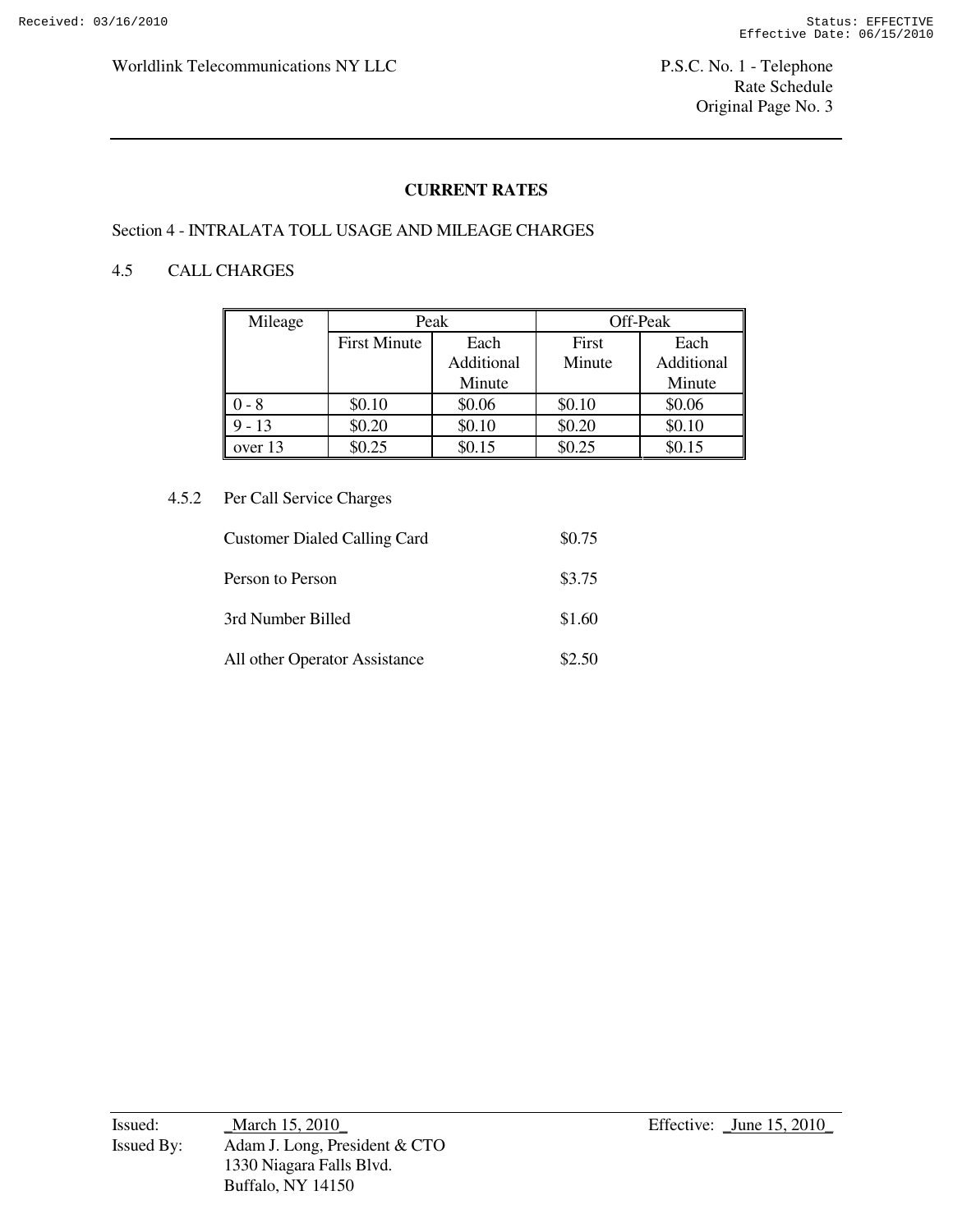# **CURRENT RATES**

## Section 5 - SUPPLEMENTAL SERVICES

#### 5.1 CUSTOM CALLING SERVICE

.1 Monthly Rates

 Current rates for this service are located in the Rate Schedules for Section 6, Residential Network Switched Service, and Section 7, Business Network Switched Service.

 .2 Connection Charges Business \$40.00

#### 5.2 CLASS SERVICES

.1 Monthly Rates

 Current rates for this service are located in the Rate Schedules for Section 6, Residential Network Switched Service, and Section 7, Business Network Switched Service.

 .2 Connection Charges Business  $$20.00$ 

#### 5.3 CENTREX SERVICE FEATURES

.1 Monthly Rates

 Current rates for this service are located in the Rate Schedules for Section 6, Residential Network Switched Service, and Section 7, Business Network Switched Service.

|     | .2 | <b>Connection Charges</b><br><b>Business</b>                        | \$20.00            |
|-----|----|---------------------------------------------------------------------|--------------------|
| 5.5 |    | BUSY VERIFICATION AND INTERRUPT SERVICE                             |                    |
|     |    | Verification Charge, each request<br>Interrupt Charge, each request | \$10.00<br>\$10.00 |
| 5.6 |    | <b>TRAP CIRCUIT SERVICE</b>                                         |                    |
|     |    | Per request                                                         | \$10.00            |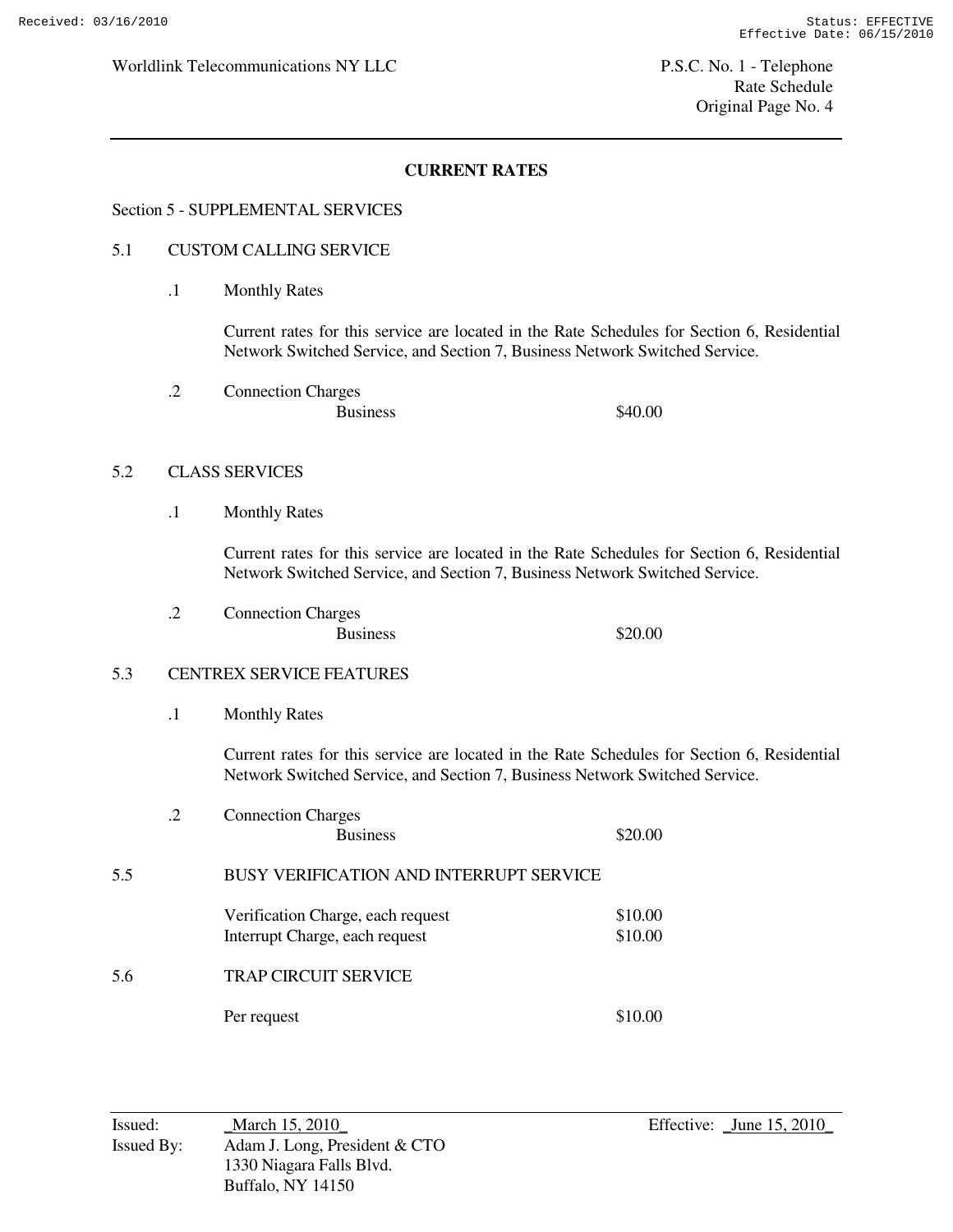Rate Schedule Original Page No. 5

## **CURRENT RATES**

#### Section 5 - SUPPLEMENTAL SERVICES (cont'd)

## 5.7 DIRECTORY ASSISTANCE SERVICE

Per query \$5.00

#### 5.8 LOCAL OPERATOR SERVICE

Local Operator Assistance, per call: \$2.50

# 5.9 STAND ALONE VOICE MAIL SERVICE

 Per Individual Mail Address (up to 100 Mail Addresses): (Residential Service is Not Offered at This Time)

|                           | Residence | <b>Business</b> |
|---------------------------|-----------|-----------------|
| Nonrecurring Charge       | \$10.00   | \$50.00         |
| <b>Recurring Charges:</b> |           |                 |
| - Month to Month          | \$10.00   | \$25.00         |
| - Twelve Months           | \$100.00  | \$250.00        |

Over 100 Mail Addresses: individual case basis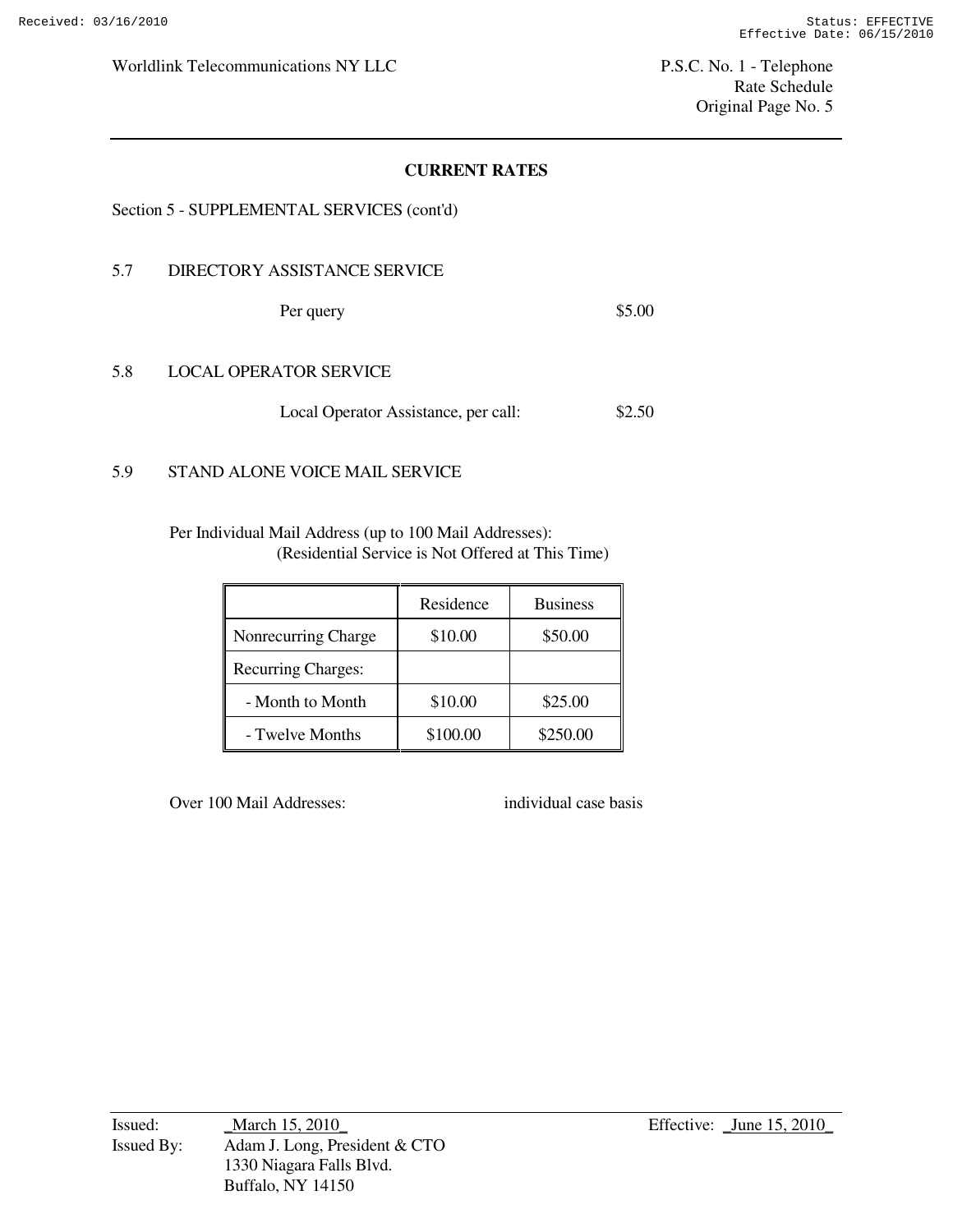Rate Schedule Original Page No. 6

## **CURRENT RATES**

#### Section 5 - SUPPLEMENTAL SERVICES (cont'd)

| 5.10 | <b>BLOCKING SERVICE</b>                                                                                                           |                        |
|------|-----------------------------------------------------------------------------------------------------------------------------------|------------------------|
|      | 900 and 700 Blocking                                                                                                              | Nonrecurring Charge    |
|      | - Business (up to 200 lines)                                                                                                      | \$10.00                |
|      | 900, 971, 974, and 700 Blocking                                                                                                   |                        |
|      | - Business (up to 200 lines)                                                                                                      | \$10.00                |
|      | Third Number Billed and<br><b>Collect Call Restriction</b>                                                                        | <b>Monthly Charges</b> |
|      | - Business (up to 200 lines)                                                                                                      | \$10.00                |
|      | <b>Toll Restriction</b>                                                                                                           |                        |
|      | - Business (up to 200 lines)                                                                                                      | \$10.00                |
|      | <b>Toll Restriction Plus</b>                                                                                                      |                        |
|      | - Business (up to 200 lines)                                                                                                      | \$10.00                |
|      | Direct Inward Dialing Blocking<br>(Third Party and Collect Call)<br>- Initial Activation<br>- Subsequent Activation<br>(per line) | \$50.00<br>\$10.00     |

- .2 Pricing for Blocking Service for a business customer with more than 200 lines will be based on the costs incurred by Company to provide the service.
- .3 Connection charges apply as specified in Section 3 of this tariff.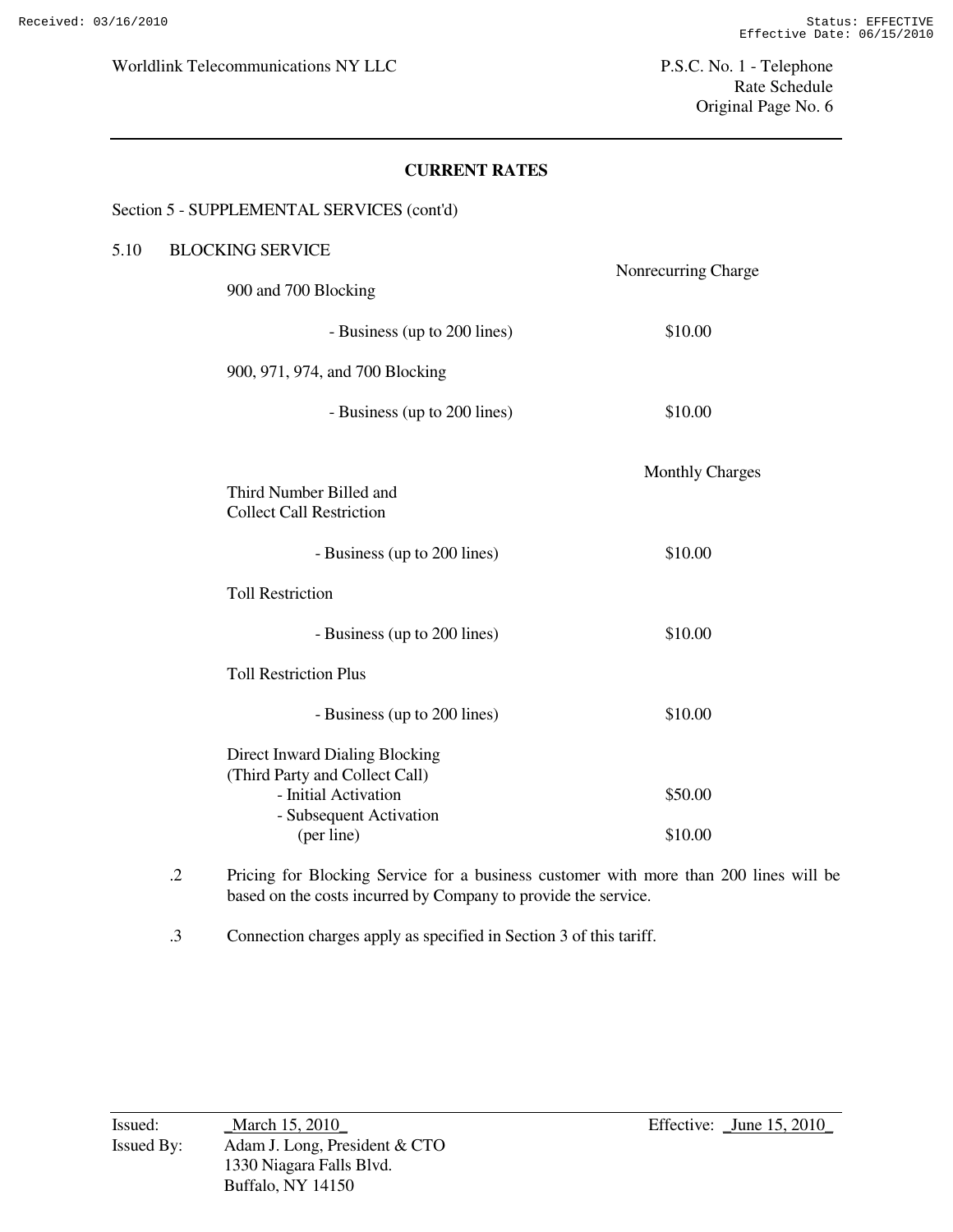Rate Schedule Original Page No. 7

# **CURRENT RATES**

Section 5 - SUPPLEMENTAL SERVICES (cont'd)

## 5.11 CUSTOMIZED NUMBER SERVICE

Set-up Charges

Business Customer \$100.00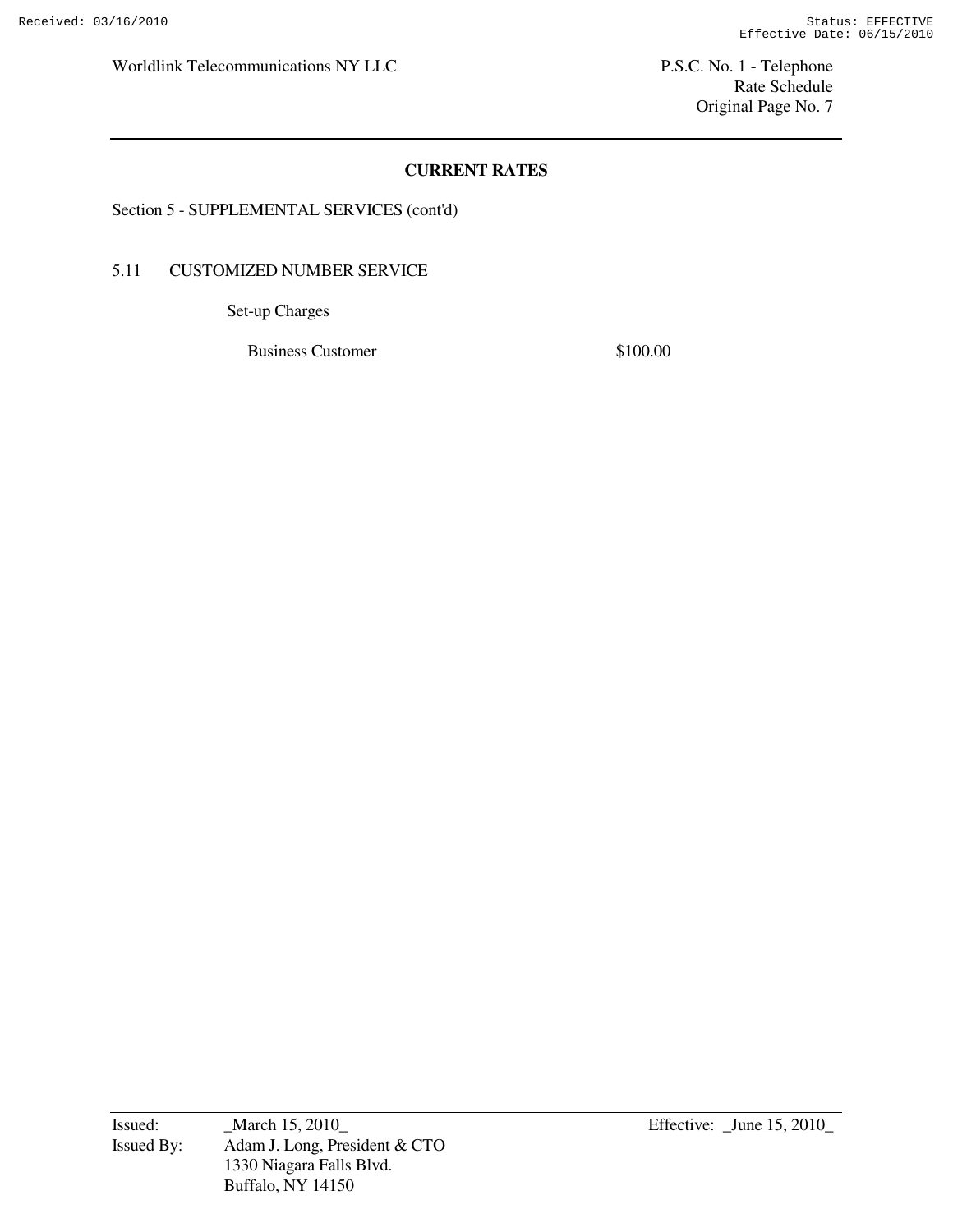# **CURRENT RATES**

# Section 6 - RESIDENTIAL NETWORK SWITCHED SERVICES (Residential Service is Not Offered at This Time)

#### 6.2.1 Flat Rate Service

| Nonrecurring Connection Charge:      | \$50.00 |
|--------------------------------------|---------|
| <b>Monthly Recurring Charges:</b>    |         |
| - Each Service Line                  | \$60.00 |
| - Voice Mail Option, per line        | \$15.00 |
| <b>Custom Calling Features</b>       |         |
| (per line, per month)                |         |
| - Three Way Calling/Call Hold        | \$10.00 |
| - Call Forwarding                    | \$10.00 |
| - Call Waiting/Cancel Call Waiting   | \$10.00 |
| - Distinctive Ringing                |         |
| 1st Additional Number                | \$5.00  |
| 2nd Additional Number                | \$10.00 |
| - Regular Multiline Hunting          | \$10.00 |
| - Speed Calling                      |         |
| 8 Number List                        | \$5.00  |
| 30 Number List                       | \$10.00 |
| - Package of 3 features              | \$15.00 |
| - Package of 6 features              | \$21.00 |
| - Package of 9 features              | \$24.00 |
| <b>CLASS Features</b>                |         |
| (per line, per month)                |         |
| - Call ID                            | \$10.00 |
| - Automatic Redial                   | \$10.00 |
| - Automatic Recall                   | \$10.00 |
| - Customer Originate Trace (per use) | \$10.00 |
| - Package of 3 features              | \$15.00 |
| - Package of 6 features              | \$21.00 |
| - Package of 9 features              | \$24.00 |
|                                      |         |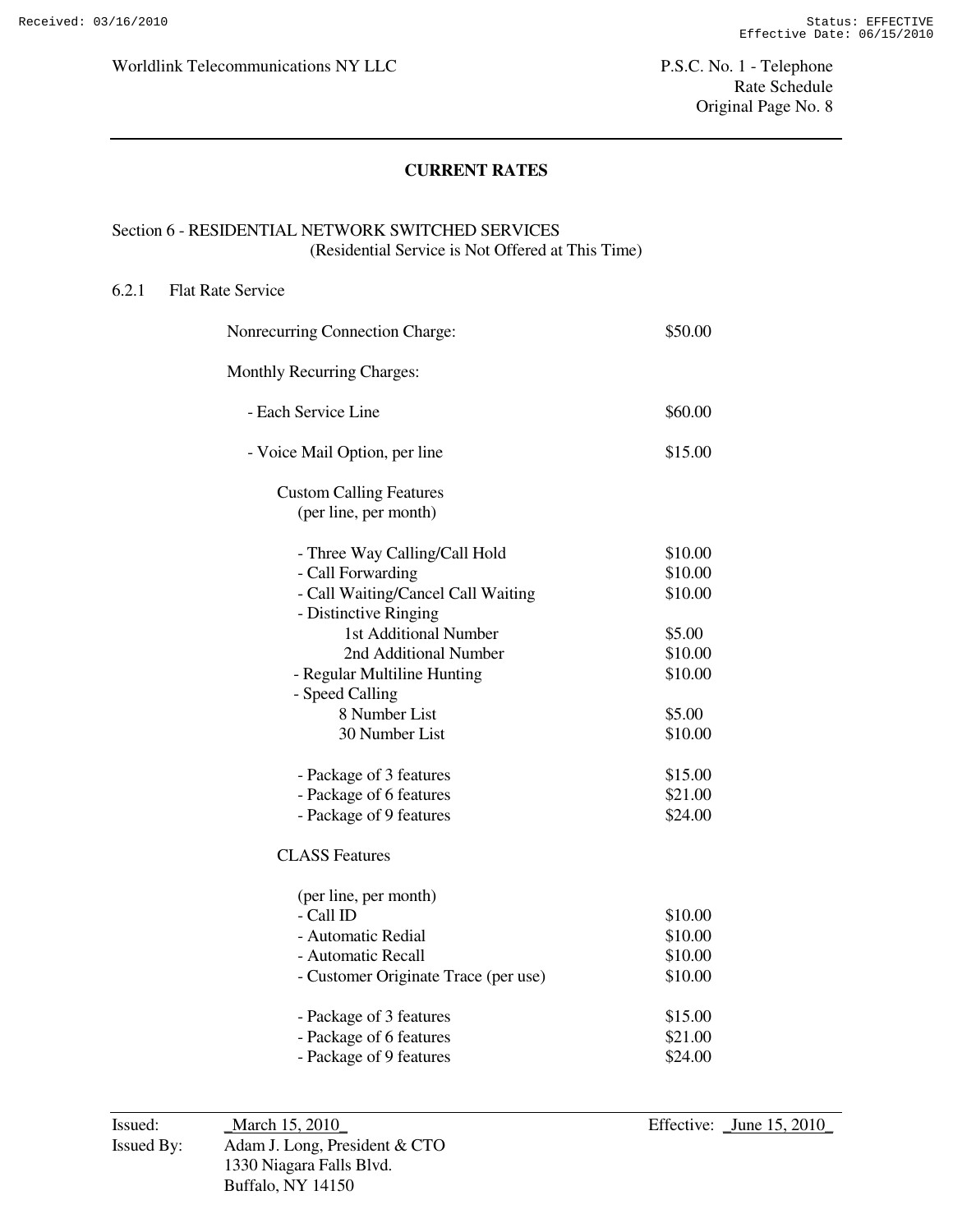# **CURRENT RATES**

# Section 6 - RESIDENTIAL NETWORK SWITCHED SERVICES (cont'd) (Residential Service is Not Offered at This Time)

#### 6.2.2 Message Rate Service

| Nonrecurring Connection Charge:                         | \$50.00            |
|---------------------------------------------------------|--------------------|
| <b>Monthly Recurring Charges:</b>                       |                    |
| - Each Base Service Line                                | \$40.00            |
| - Voice Mail Option, per line                           | \$15.00            |
| <b>Custom Calling Features</b><br>(per line, per month) |                    |
| - Three Way Calling/Call Hold                           | \$10.00            |
| - Call Forwarding                                       | \$10.00            |
| - Call Waiting/Cancel Call Waiting                      | \$10.00            |
| - Distinctive Ringing                                   |                    |
| 1st Additional Number                                   | \$5.00             |
| 2nd Additional Number                                   | \$10.00<br>\$10.00 |
| - Regular Multiline Hunting<br>- Speed Calling          |                    |
| 8 Number List                                           | \$5.00             |
| 30 Number List                                          | \$10.00            |
|                                                         |                    |
| - Package of 3 features                                 | \$15.00            |
| - Package of 6 features                                 | \$21.00            |
| - Package of 9 features                                 | \$24.00            |
| <b>CLASS Features</b>                                   |                    |
| (per line, per month)                                   |                    |
| - Call ID                                               | \$10.00            |
| - Automatic Redial                                      | \$10.00            |
| - Automatic Recall                                      | \$10.00            |
| - Customer Originate Trace (per use)                    | \$10.00            |
| - Package of 3 features                                 | \$15.00            |
| - Package of 6 features                                 | \$21.00            |
| - Package of 9 features                                 | \$24.00            |
|                                                         |                    |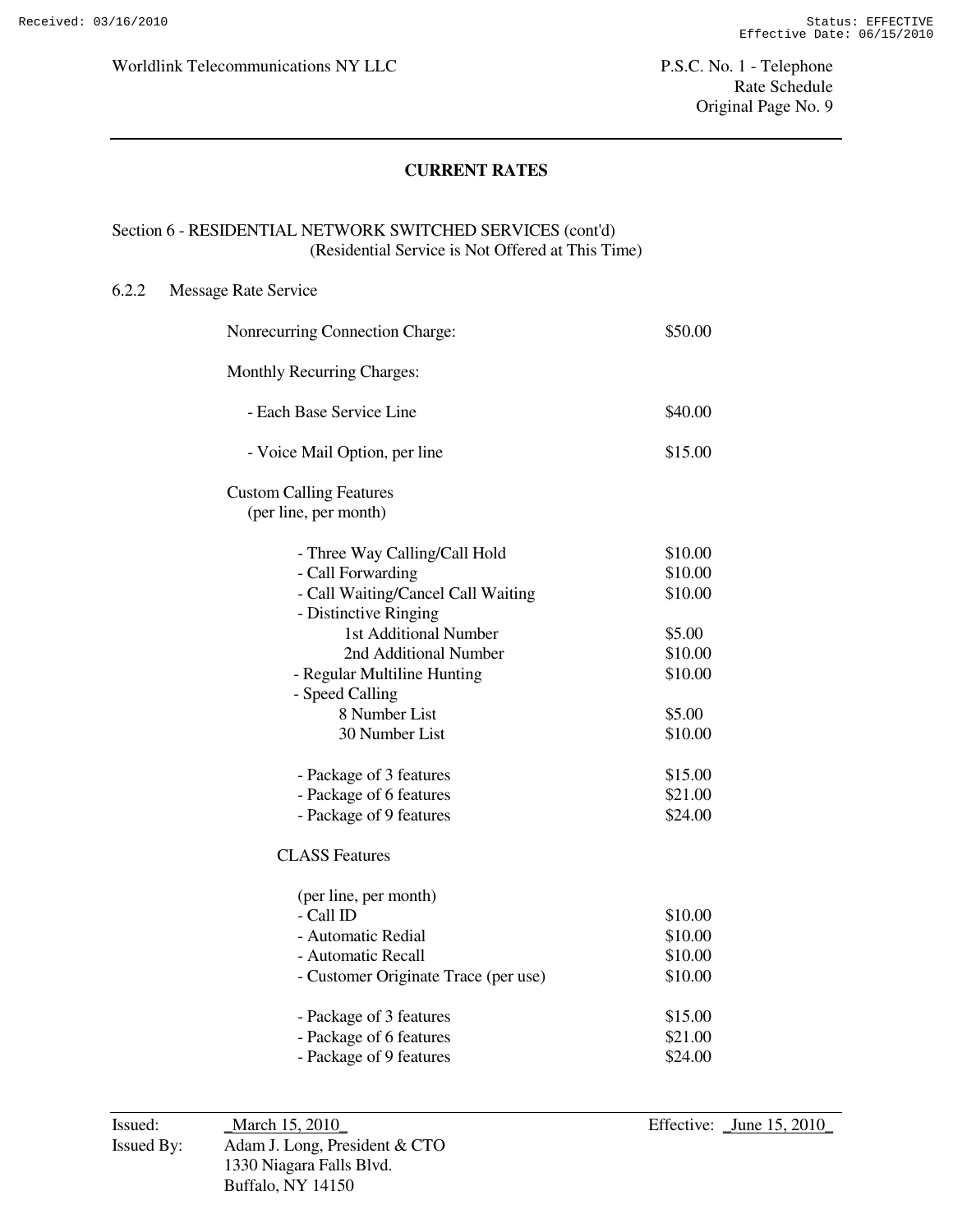Rate Schedule Original Page No. 10

# **CURRENT RATES**

# Section 6 - RESIDENTIAL NETWORK SWITCHED SERVICES (cont'd) (Residential Service is Not Offered at This Time)

6.2.2 Message Rate Service (cont'd)

Message Usage Charges

Per Message  $\$0.15$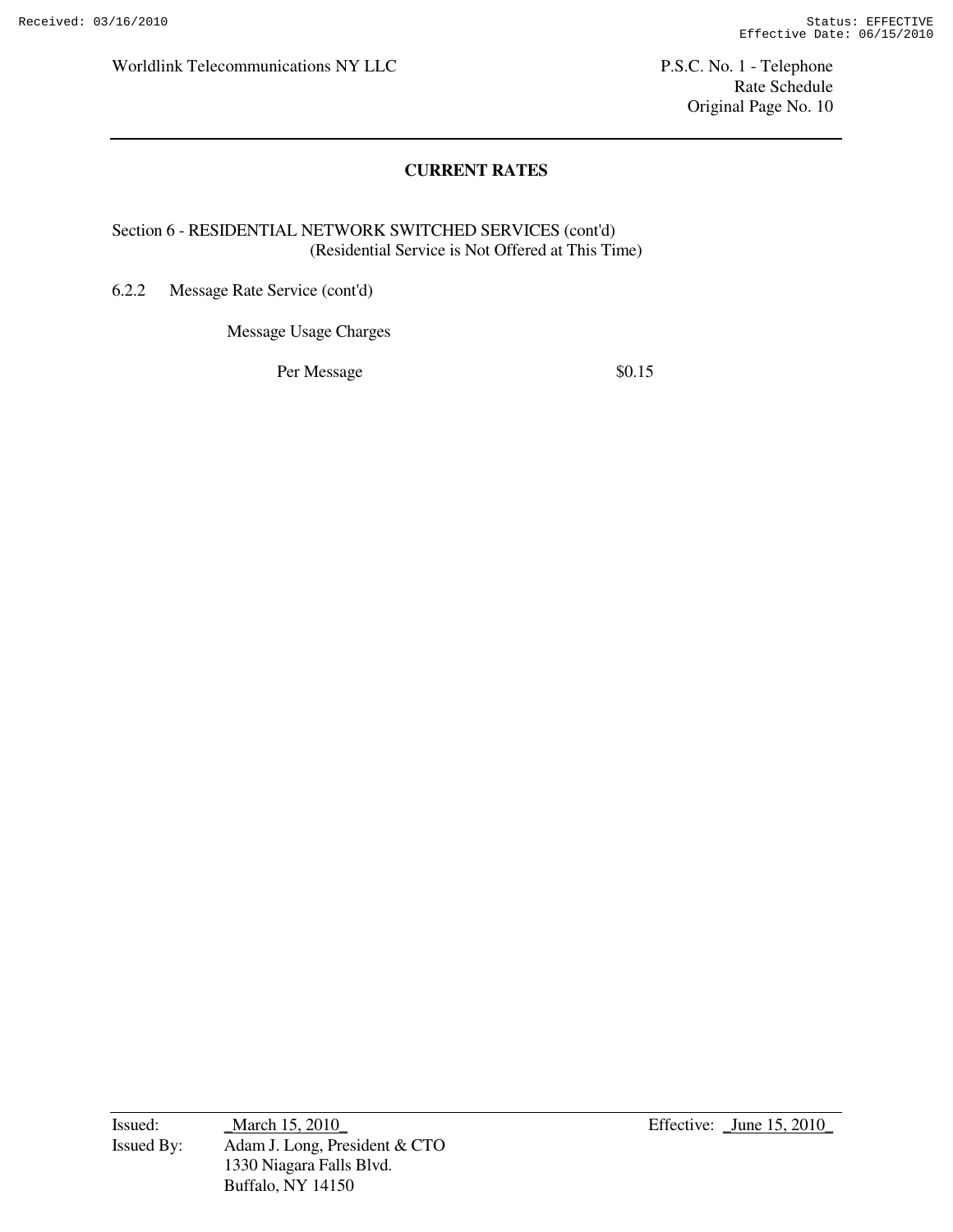## **CURRENT RATES**

## Section 6 - RESIDENTIAL NETWORK SWITCHED SERVICES (cont'd) (Residential Service is Not Offered at This Time)

### 6.2.3 Key Residential Line Service

| $\cdot$ | Flat Rate Key Residential Line Service                  |         |
|---------|---------------------------------------------------------|---------|
|         | Nonrecurring Connection Charge:                         | \$50.00 |
|         | <b>Monthly Recurring Charges:</b>                       |         |
|         | - Each Service Line                                     | \$60.00 |
|         | - Voice Mail Option, per line                           | \$15.00 |
|         | <b>Custom Calling Features</b><br>(per line, per month) |         |
|         | - Three Way Calling/Call Hold                           | \$10.00 |
|         | - Call Forwarding                                       | \$10.00 |
|         | - Call Waiting/Cancel Call Waiting                      | \$10.00 |
|         | - Distinctive Ringing                                   |         |
|         | 1st Additional Number                                   | \$5.00  |
|         | 2nd Additional Number                                   | \$10.00 |
|         | - Regular Multiline Hunting                             | \$10.00 |
|         | - Speed Calling                                         |         |
|         | 8 Number List                                           | \$5.00  |
|         | 30 Number List                                          | \$10.00 |
|         | - Package of 3 features                                 | \$15.00 |
|         | - Package of 6 features                                 | \$21.00 |
|         | - Package of 9 features                                 | \$24.00 |
|         | <b>CLASS Features</b>                                   |         |
|         | (per line, per month)                                   |         |
|         | - Call ID                                               | \$10.00 |
|         | - Automatic Redial                                      | \$10.00 |
|         | - Automatic Recall                                      | \$10.00 |
|         | - Customer Originate Trace (per use)                    | \$10.00 |
|         | - Package of 3 features                                 | \$15.00 |
|         | - Package of 6 features                                 | \$21.00 |
|         | - Package of 9 features                                 | \$24.00 |
|         |                                                         |         |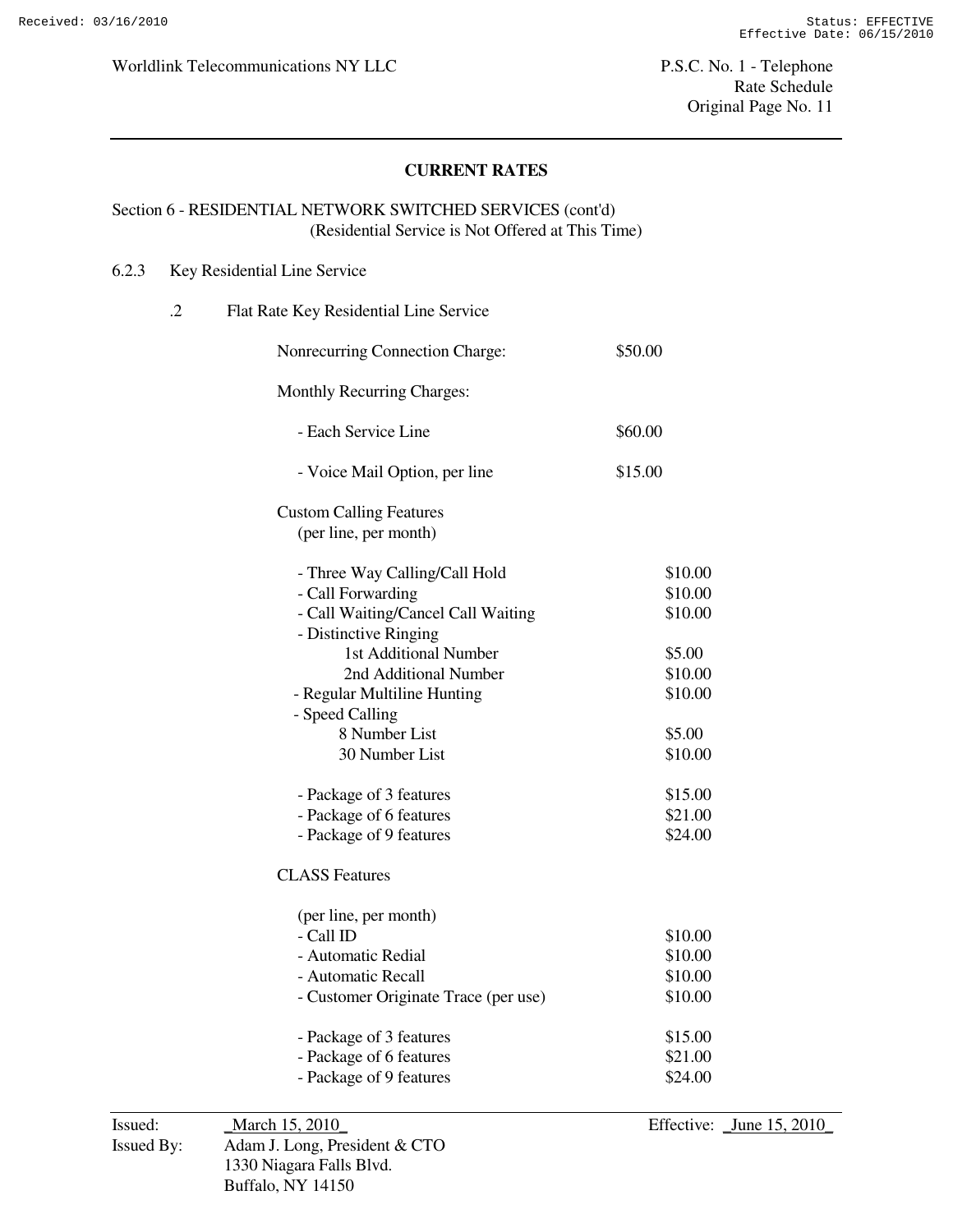## **CURRENT RATES**

## Section 6 - RESIDENTIAL NETWORK SWITCHED SERVICES (cont'd) (Residential Service is Not Offered at This Time)

#### 6.2.3 Key Residential Line Service (cont'd)

| .3 | Message Rate Key Residential Line Service                |         |
|----|----------------------------------------------------------|---------|
|    | Nonrecurring Connection Charge:                          | \$50.00 |
|    | <b>Monthly Recurring Charges:</b>                        |         |
|    | - Each Base Service Line                                 | \$40.00 |
|    | - Voice Mail Option, per line                            | \$15.00 |
|    | <b>Custom Calling Features:</b><br>(per line, per month) |         |
|    | - Three Way Calling/Call Hold                            | \$10.00 |
|    | - Call Forwarding                                        | \$10.00 |
|    | - Call Waiting/Cancel Call Waiting                       | \$10.00 |
|    | - Distinctive Ringing                                    |         |
|    | 1st Additional Number                                    | \$5.00  |
|    | 2nd Additional Number                                    | \$10.00 |
|    | - Regular Multiline Hunting                              | \$10.00 |
|    | - Speed Calling                                          |         |
|    | 8 Number List                                            | \$5.00  |
|    | 30 Number List                                           | \$10.00 |
|    | - Package of 3 features                                  | \$15.00 |
|    | - Package of 6 features                                  | \$21.00 |
|    | - Package of 9 features                                  | \$24.00 |
|    | <b>CLASS Features</b>                                    |         |
|    | (per line, per month)                                    |         |
|    | - Call ID                                                | \$10.00 |
|    | - Automatic Redial                                       | \$10.00 |
|    | - Automatic Recall                                       | \$10.00 |
|    | - Customer Originate Trace (per use)                     | \$10.00 |
|    |                                                          |         |

- Package of 3 features \$15.00 - Package of 6 features \$21.00 - Package of 9 features \$24.00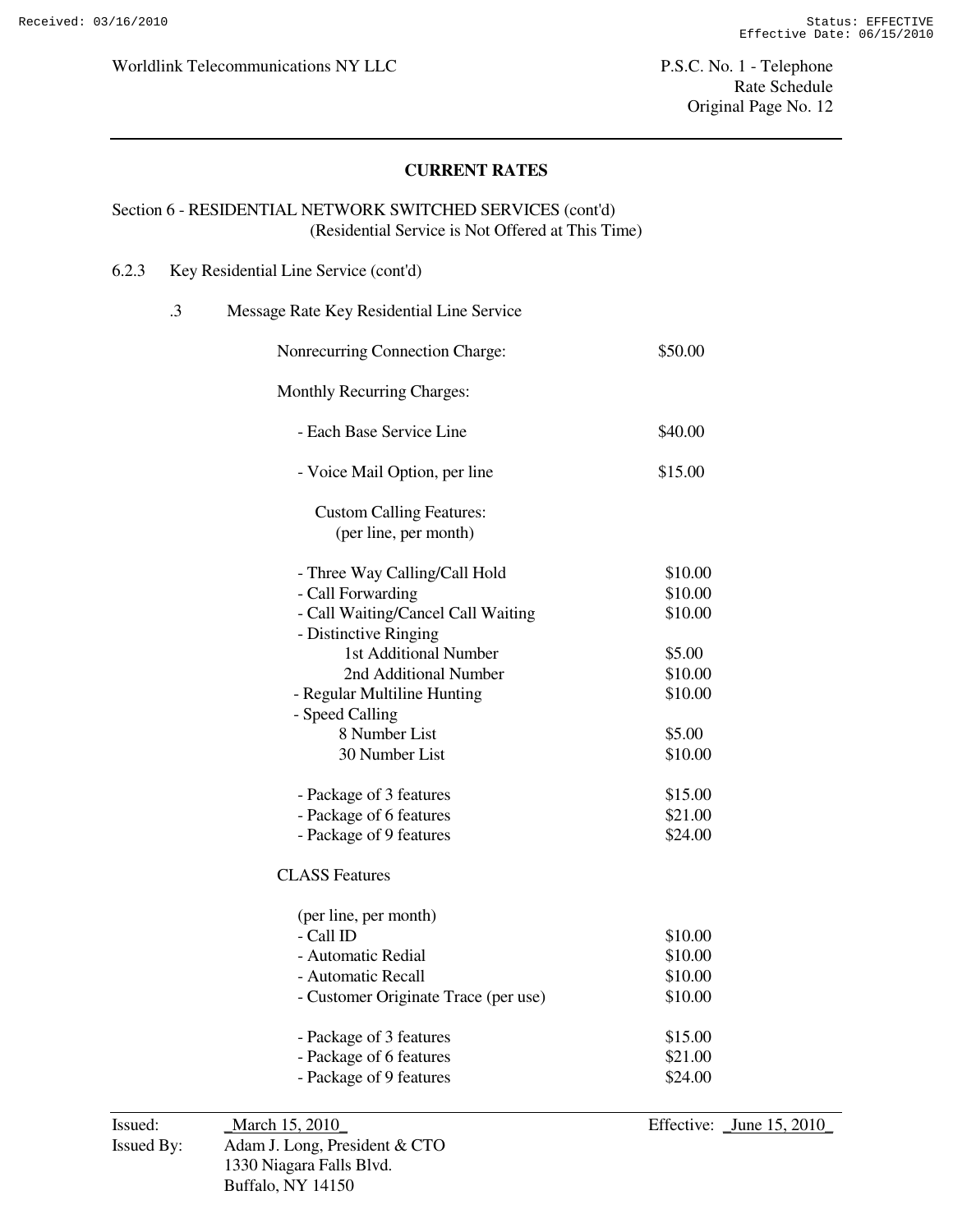Rate Schedule Original Page No. 13

# **CURRENT RATES**

## Section 6 - RESIDENTIAL NETWORK SWITCHED SERVICES (cont'd) (Residential Service is Not Offered at This Time)

6.2.3 Key Residential Line Service (cont'd)

.3 Message Rate Key Residential Line Service (cont'd)

Message Usage Charges

Per Message  $\$0.15$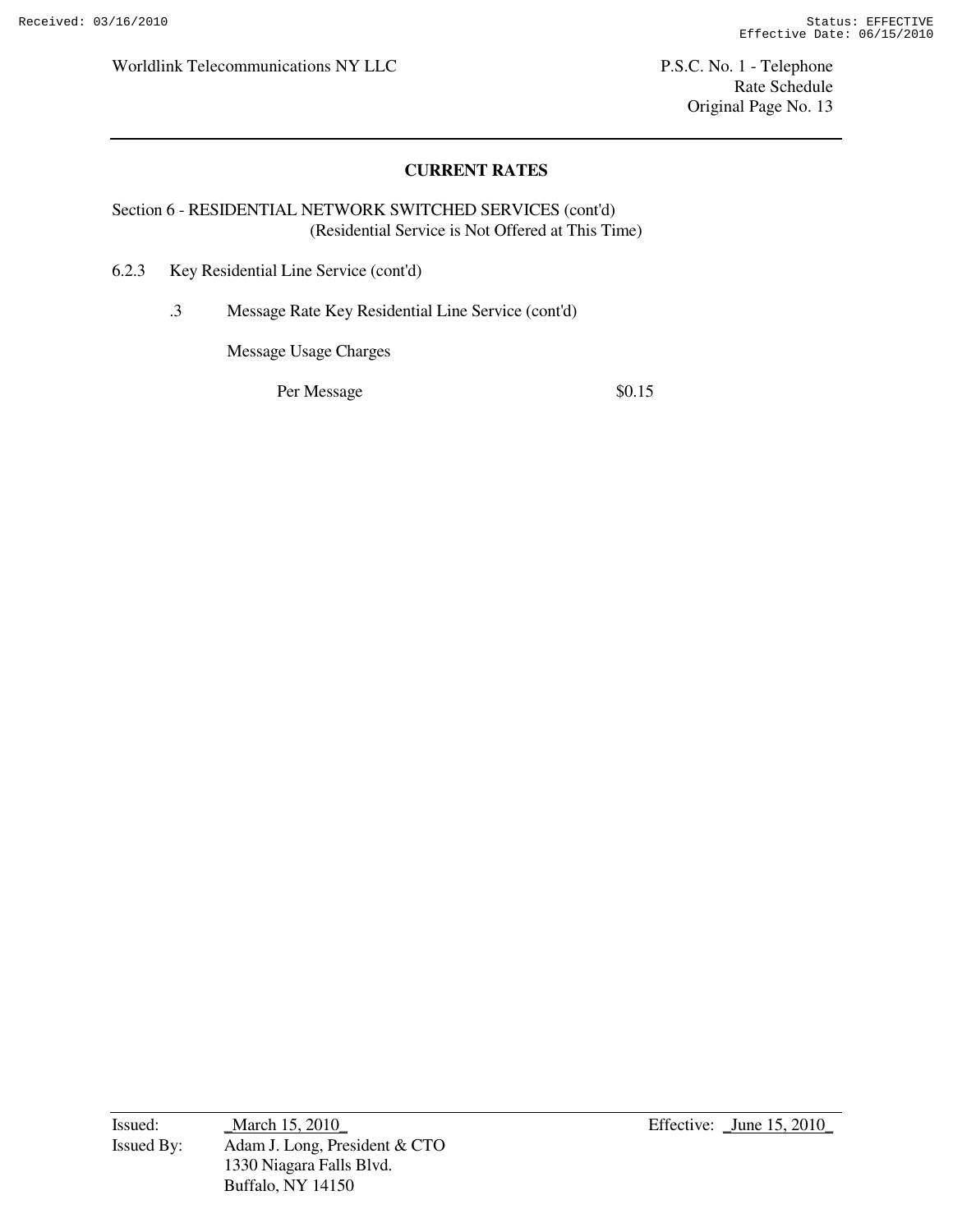# **CURRENT RATES**

#### Section 7 - BUSINESS NETWORK SWITCHED SERVICES

#### 7.2.1 Basic Business Line Service (cont'd)

| $\cdot$ .2 | <b>Flat Rate Basic Business Line Service</b> |         |
|------------|----------------------------------------------|---------|
|            | Nonrecurring Connection Charge:              | \$50.00 |
|            | <b>Monthly Recurring Charges:</b>            |         |
|            | - Each Service Line                          | \$60.00 |
|            | - Each Callpath Trunk                        | \$60.00 |
|            | - Voice Mail Option, per line                | \$15.00 |
|            | <b>Custom Calling Features</b>               |         |
|            | (per line, per month)                        |         |
|            | - Three Way Calling/Call Hold                | \$10.00 |
|            | - Call Forwarding                            | \$10.00 |
|            | - Call Waiting/Cancel Call Waiting           | \$10.00 |
|            | - Distinctive Ringing                        |         |
|            | 1st Additional Number                        | \$5.00  |
|            | 2nd Additional Number                        | \$10.00 |
|            | - Regular Multiline Hunting                  | \$10.00 |
|            | - Speed Calling                              |         |
|            | 8 Number List                                | \$5.00  |
|            | 30 Number List                               | \$10.00 |
|            | - Package of 3 features                      | \$15.00 |
|            | - Package of 6 features                      | \$21.00 |
|            | - Package of 9 features                      | \$24.00 |
|            | <b>CLASS Features</b>                        |         |
|            | (per line, per month)                        |         |
|            | - Call ID                                    | \$10.00 |
|            | - Automatic Redial                           | \$10.00 |
|            | - Automatic Recall                           | \$10.00 |
|            | - Customer Originate Trace (per use)         | \$10.00 |
|            | - Package of 3 features                      | \$15.00 |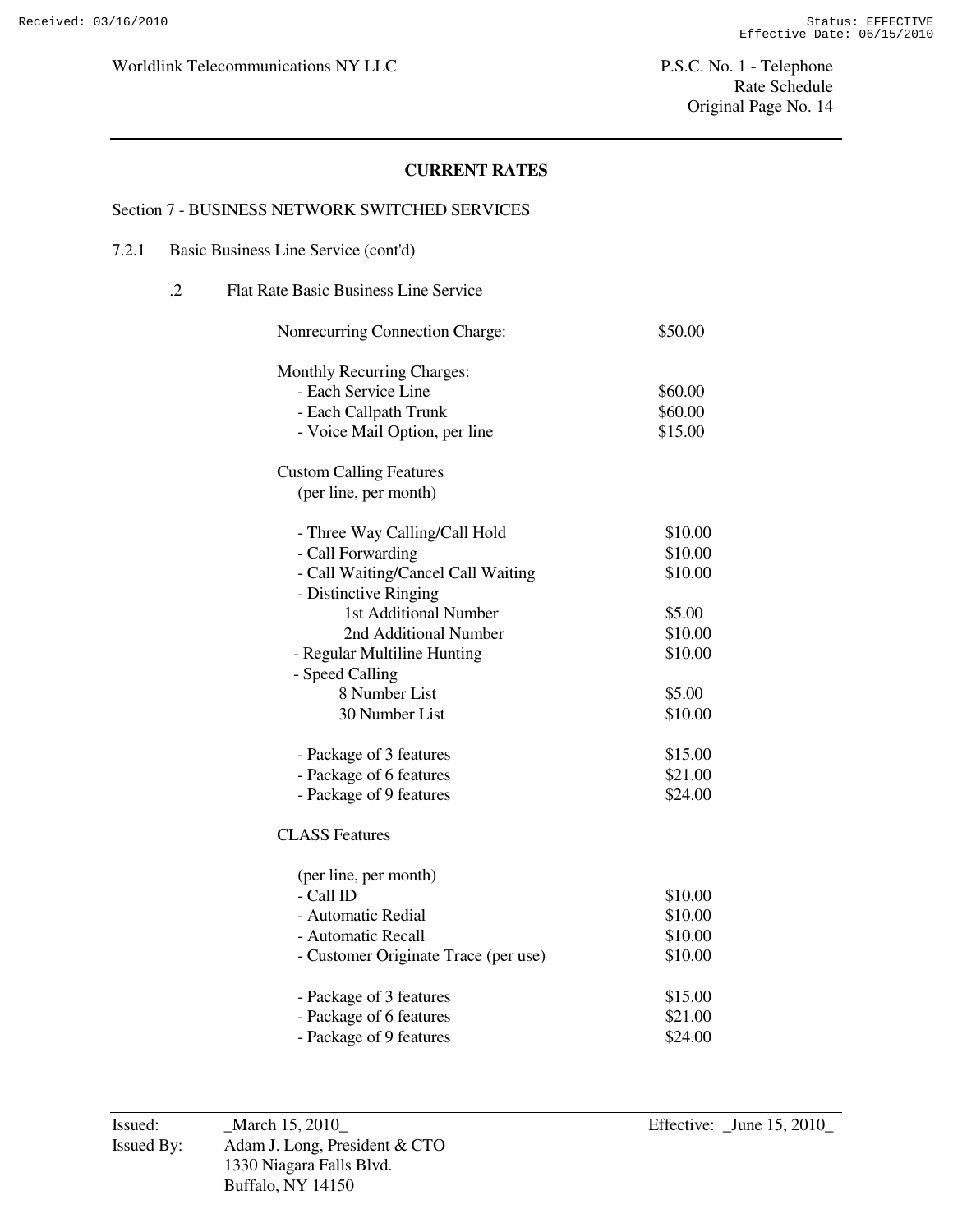# **CURRENT RATES**

#### Section 7 - BUSINESS NETWORK SWITCHED SERVICES

#### 7.2.1 Basic Business Line Service (cont'd)

| $\cdot$ 3 | Message Rate Basic Business Line Service                                                                               |                                          |
|-----------|------------------------------------------------------------------------------------------------------------------------|------------------------------------------|
|           | Nonrecurring Connection Charge:                                                                                        | \$50.00                                  |
|           | <b>Monthly Recurring Charges:</b>                                                                                      |                                          |
|           | - Each Base Service Line                                                                                               | \$40.00                                  |
|           | - Voice Mail Option, per line                                                                                          | \$15.00                                  |
|           | <b>Custom Calling Features:</b><br>(per line, per month)                                                               |                                          |
|           | - Three Way Calling/Call Hold<br>- Call Forwarding<br>- Call Waiting/Cancel Call Waiting                               | \$10.00<br>\$10.00<br>\$10.00            |
|           | - Distinctive Ringing<br>1st Additional Number<br>2nd Additional Number<br>- Regular Multiline Hunting                 | \$5.00<br>\$10.00<br>\$10.00             |
|           | - Speed Calling<br>8 Number List<br>30 Number List                                                                     | \$5.00<br>\$10.00                        |
|           | - Package of 3 features<br>- Package of 6 features<br>- Package of 9 features                                          | \$15.00<br>\$21.00<br>\$24.00            |
|           | <b>CLASS Features</b>                                                                                                  |                                          |
|           | (per line, per month)<br>- Call ID<br>- Automatic Redial<br>- Automatic Recall<br>- Customer Originate Trace (per use) | \$10.00<br>\$10.00<br>\$10.00<br>\$10.00 |
|           | - Package of 3 features<br>- Package of 6 features<br>- Package of 9 features                                          | \$15.00<br>\$21.00<br>\$24.00            |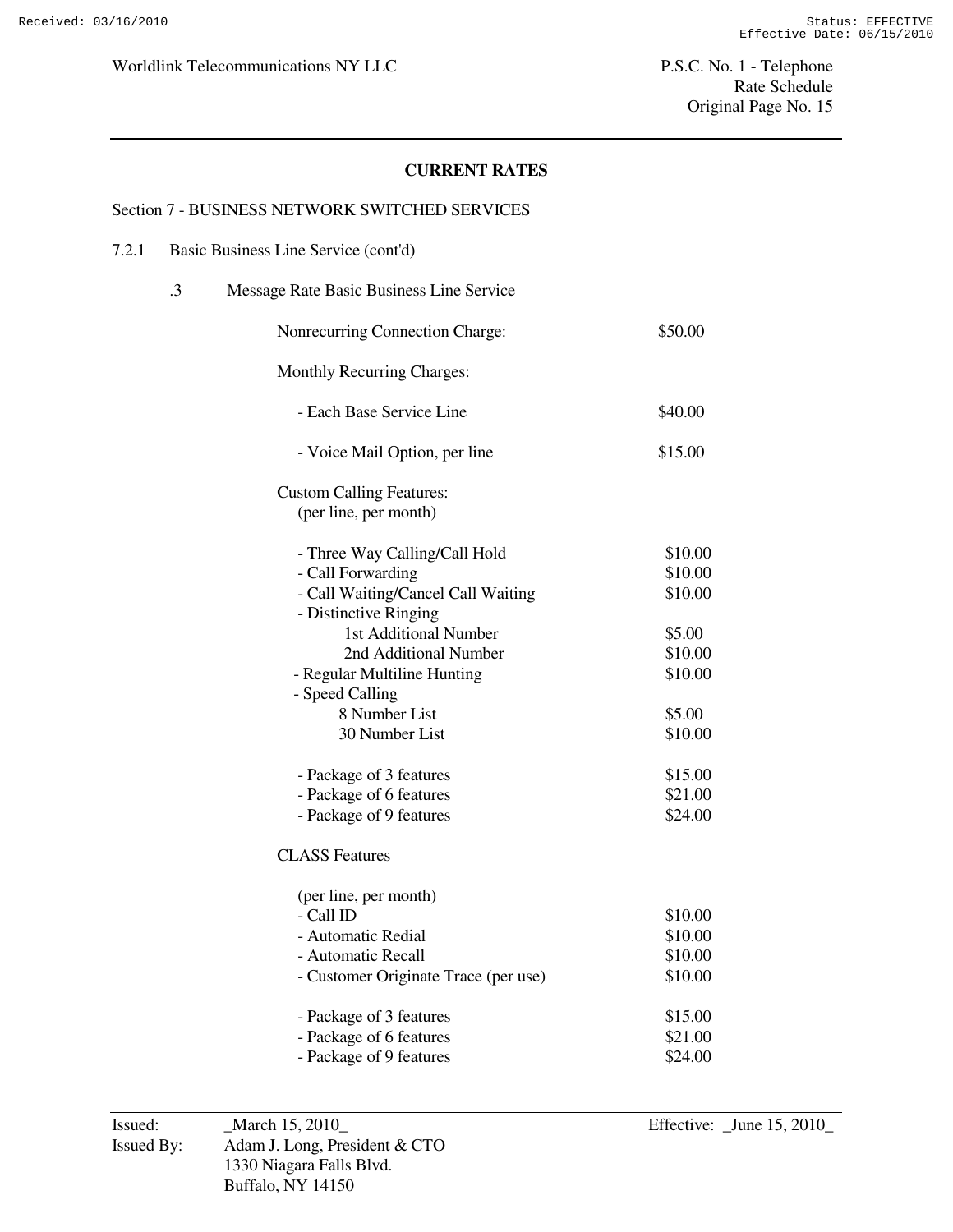Rate Schedule Original Page No. 16

## **CURRENT RATES**

Section 7 - BUSINESS NETWORK SWITCHED SERVICES

7.2.1 Basic Business Line Service (cont'd)

.3 Message Rate Basic Business Line Service (cont'd)

Message Usage Charges

Per Message  $\$0.15$ 

Issued: <u>March 15, 2010</u> Effective: <u>June 15, 2010</u> Issued By: Adam J. Long, President & CTO 1330 Niagara Falls Blvd. Buffalo, NY 14150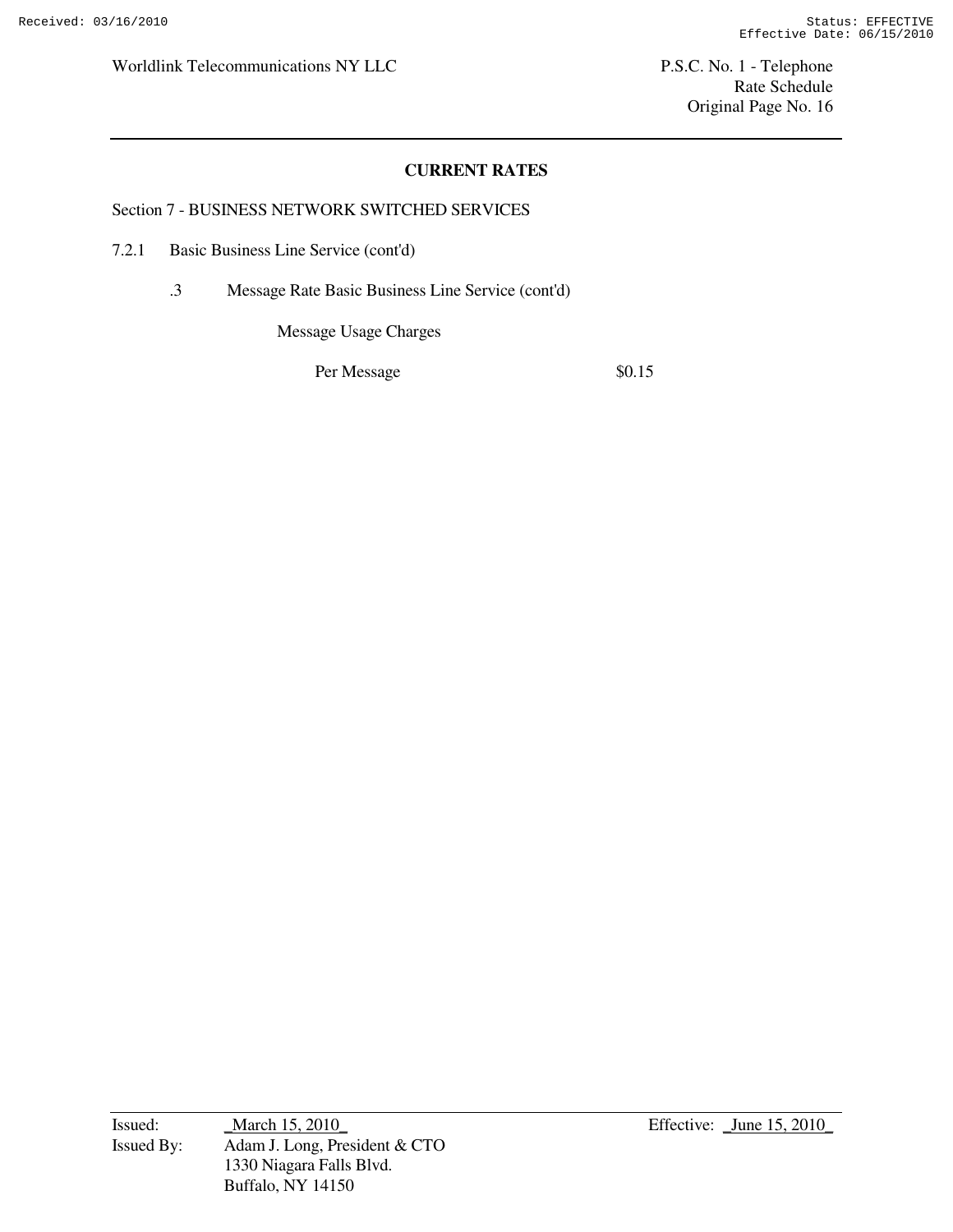## **CURRENT RATES**

#### Section 7 - BUSINESS NETWORK SWITCHED SERVICES

# 7.2.2 IP- Enabled Business Key System Line Service Nonrecurring Connection Charge: \$50.00 Monthly Recurring Charges: - Flat Rate Business Key \$60.00 - Message Rate Business Key  $$40.00$ - Voice Mail Option, per line \$15.00 - Custom Calling Features (per line, per month) - Three Way Calling/Call Hold \$10.00 - Call Forwarding  $$10.00$ - Call Waiting/Cancel Call Waiting  $$10.00$  - Distinctive Ringing 1st Additional Number  $$5.00$ 2nd Additional Number \$10.00 - Regular Multiline Hunting  $$10.00$  - Speed Calling 8 Number List \$5.00 30 Number List \$10.00 - Package of 3 features \$15.00 - Package of 6 features \$21.00 - Package of 9 features \$24.00 CLASS Features (per line, per month)  $-$  Call ID  $$10.00$ - Automatic Redial \$10.00 - Automatic Recall \$10.00 - Customer Originate Trace (per use) \$10.00 - Package of 3 features \$15.00 - Package of 6 features \$21.00 - Package of 9 features \$24.00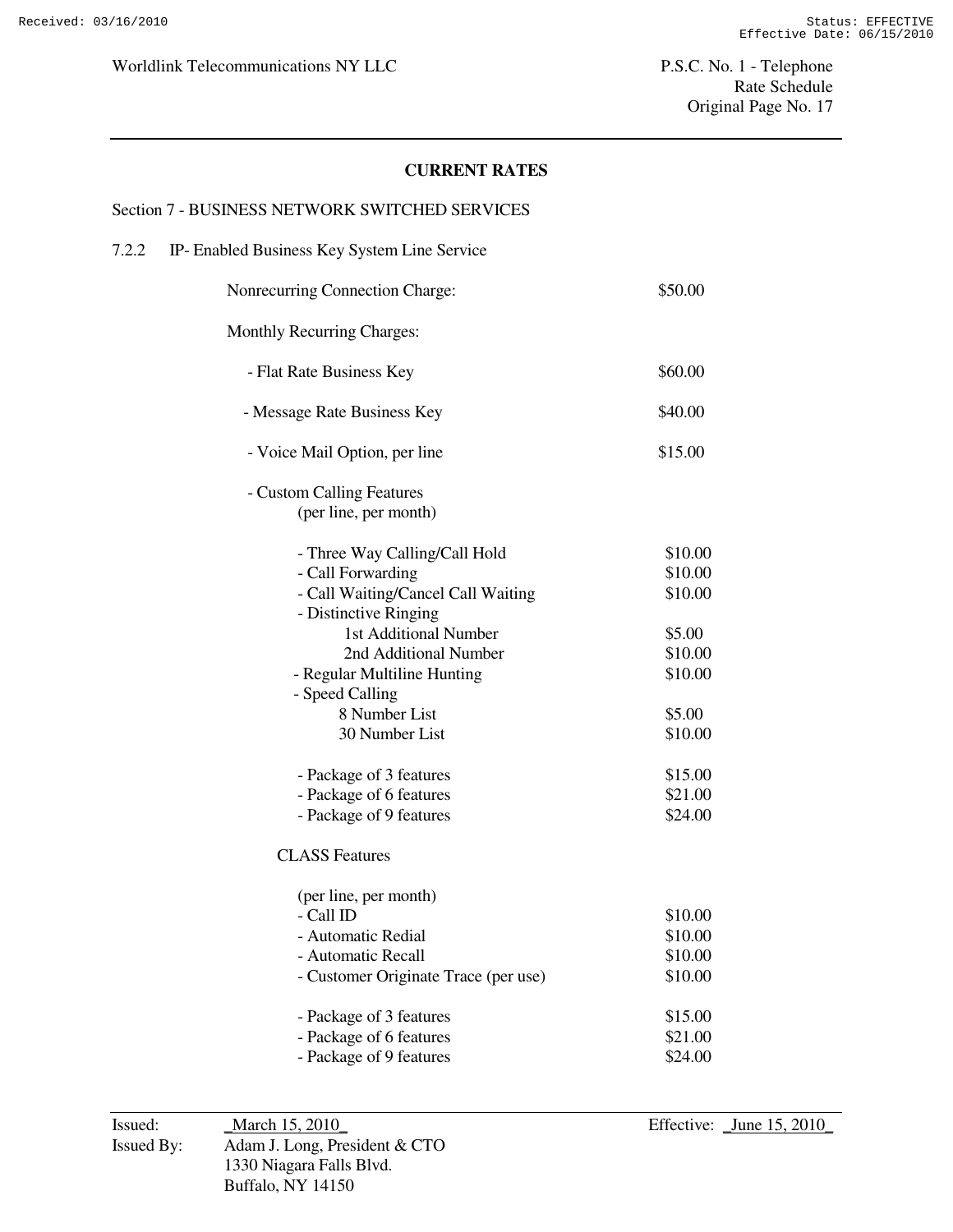Rate Schedule Original Page No. 18

## **CURRENT RATES**

Section 7 - BUSINESS NETWORK SWITCHED SERVICES (cont'd)

7.2.2 IP-Enabled Business Key System Line Service (cont'd)

Message Usage Charges

Per Message  $\$0.15$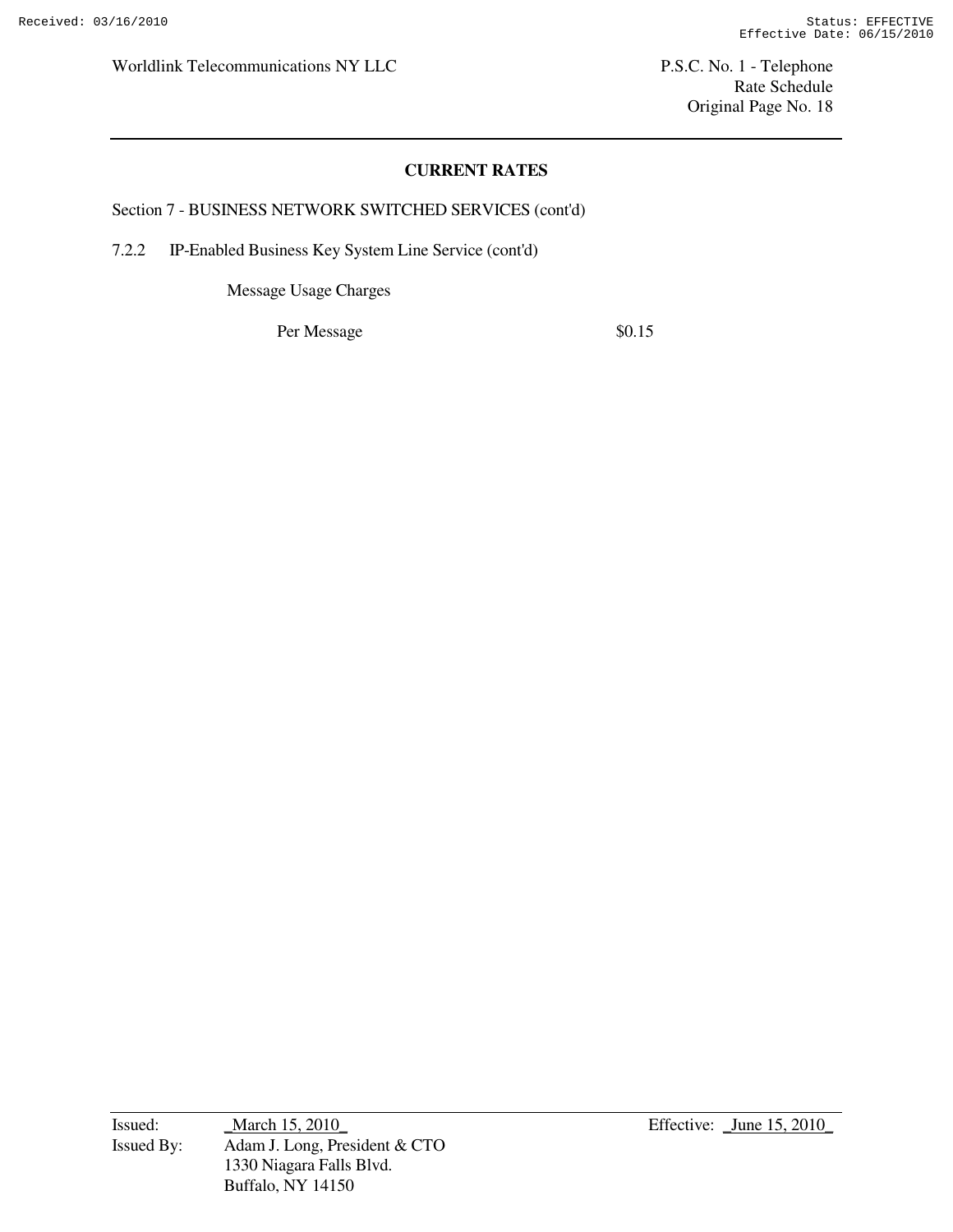## **CURRENT RATES**

#### Section 7 - BUSINESS NETWORK SWITCHED SERVICES

#### 7.2.3 Shared Tenant Service

.2 Flat Rate Shared Tenant Service

# Per Service Line:

| Nonrecurring Connection Charge:      | \$50.00 |
|--------------------------------------|---------|
| <b>Monthly Recurring Charges:</b>    |         |
| - Each Service Line                  | \$60.00 |
| - Voice Mail Option, per line        | \$15.00 |
| <b>Custom Calling Features</b>       |         |
| (per line, per month)                |         |
| - Three Way Calling/Call Hold        | \$10.00 |
| - Call Forwarding                    | \$10.00 |
| - Call Waiting/Cancel Call Waiting   | \$10.00 |
| - Distinctive Ringing                |         |
| 1st Additional Number                | \$5.00  |
| 2nd Additional Number                | \$10.00 |
| - Regular Multiline Hunting          | \$10.00 |
| - Speed Calling                      |         |
| 8 Number List                        | \$5.00  |
| 30 Number List                       | \$10.00 |
| - Package of 3 features              | \$15.00 |
| - Package of 6 features              | \$21.00 |
| - Package of 9 features              | \$24.00 |
| <b>CLASS Features</b>                |         |
| (per line, per month)                |         |
| - Call ID                            | \$10.00 |
| - Automatic Redial                   | \$10.00 |
| - Automatic Recall                   | \$10.00 |
| - Customer Originate Trace (per use) | \$10.00 |
| - Package of 3 features              | \$15.00 |
| - Package of 6 features              | \$21.00 |
| - Package of 9 features              | \$24.00 |
|                                      |         |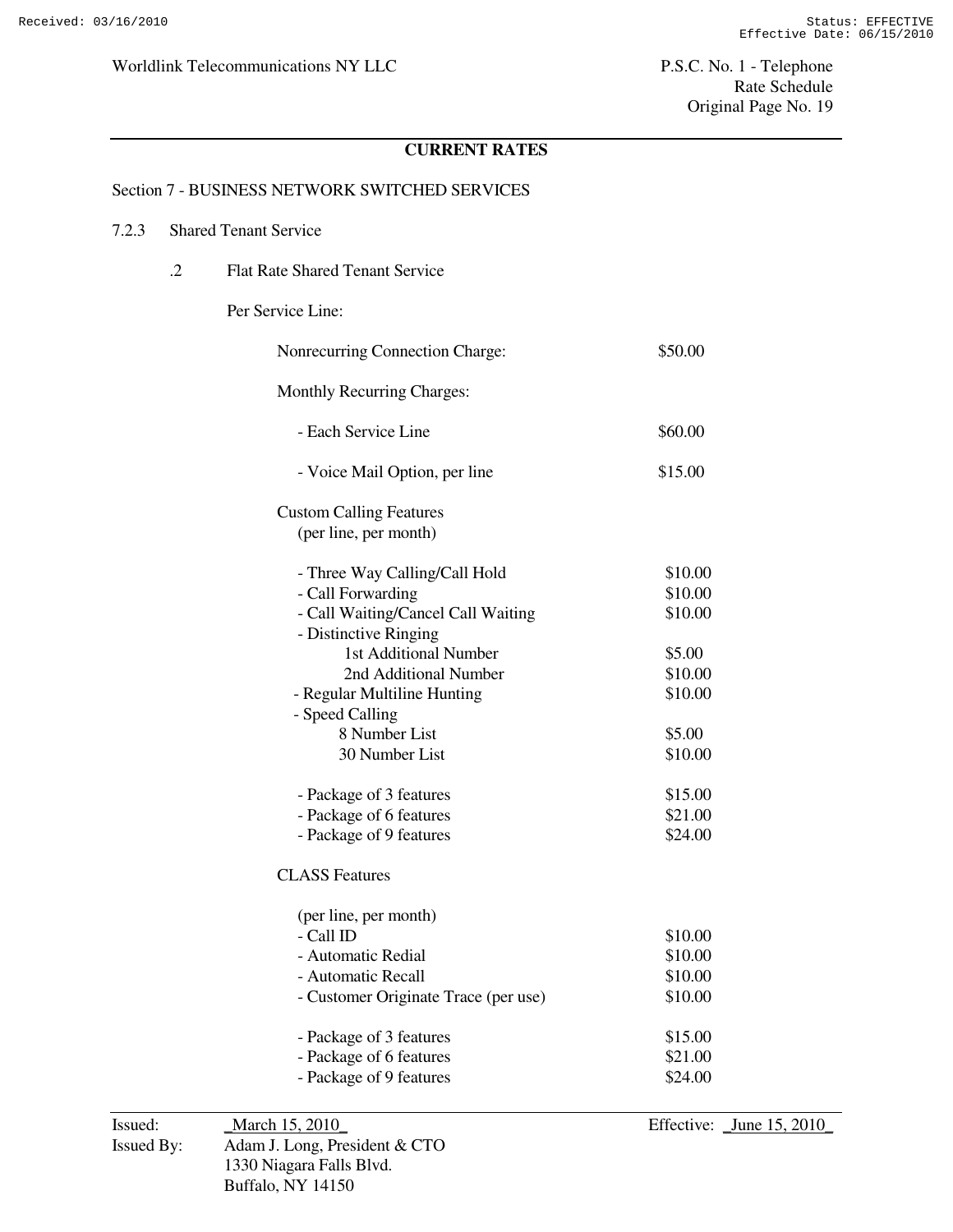# **CURRENT RATES**

#### Section 7 - BUSINESS NETWORK SWITCHED SERVICES

#### 7.2.3 Shared Tenant Service (cont'd)

| .3 | Message Rate Shared Tenant Service   |         |
|----|--------------------------------------|---------|
|    | Nonrecurring Connection Charge:      | \$50.00 |
|    | Monthly Recurring Charges:           |         |
|    | - Each Base Service Line             | \$40.00 |
|    | - Voice Mail Option, per line        | \$15.00 |
|    | <b>Custom Calling Features:</b>      |         |
|    | (per line, per month)                |         |
|    | - Three Way Calling/Call Hold        | \$10.00 |
|    | - Call Forwarding                    | \$10.00 |
|    | - Call Waiting/Cancel Call Waiting   | \$10.00 |
|    | - Distinctive Ringing                |         |
|    | 1st Additional Number                | \$5.00  |
|    | 2nd Additional Number                | \$10.00 |
|    | - Regular Multiline Hunting          | \$10.00 |
|    | - Speed Calling                      |         |
|    | 8 Number List                        | \$5.00  |
|    | 30 Number List                       | \$10.00 |
|    | - Package of 3 features              | \$15.00 |
|    | - Package of 6 features              | \$21.00 |
|    | - Package of 9 features              | \$24.00 |
|    | <b>CLASS Features</b>                |         |
|    | (per line, per month)                |         |
|    | - Call ID                            | \$10.00 |
|    | - Automatic Redial                   | \$10.00 |
|    | - Automatic Recall                   | \$10.00 |
|    | - Customer Originate Trace (per use) | \$10.00 |
|    | - Package of 3 features              | \$15.00 |
|    | - Package of 6 features              | \$21.00 |
|    | - Package of 9 features              | \$24.00 |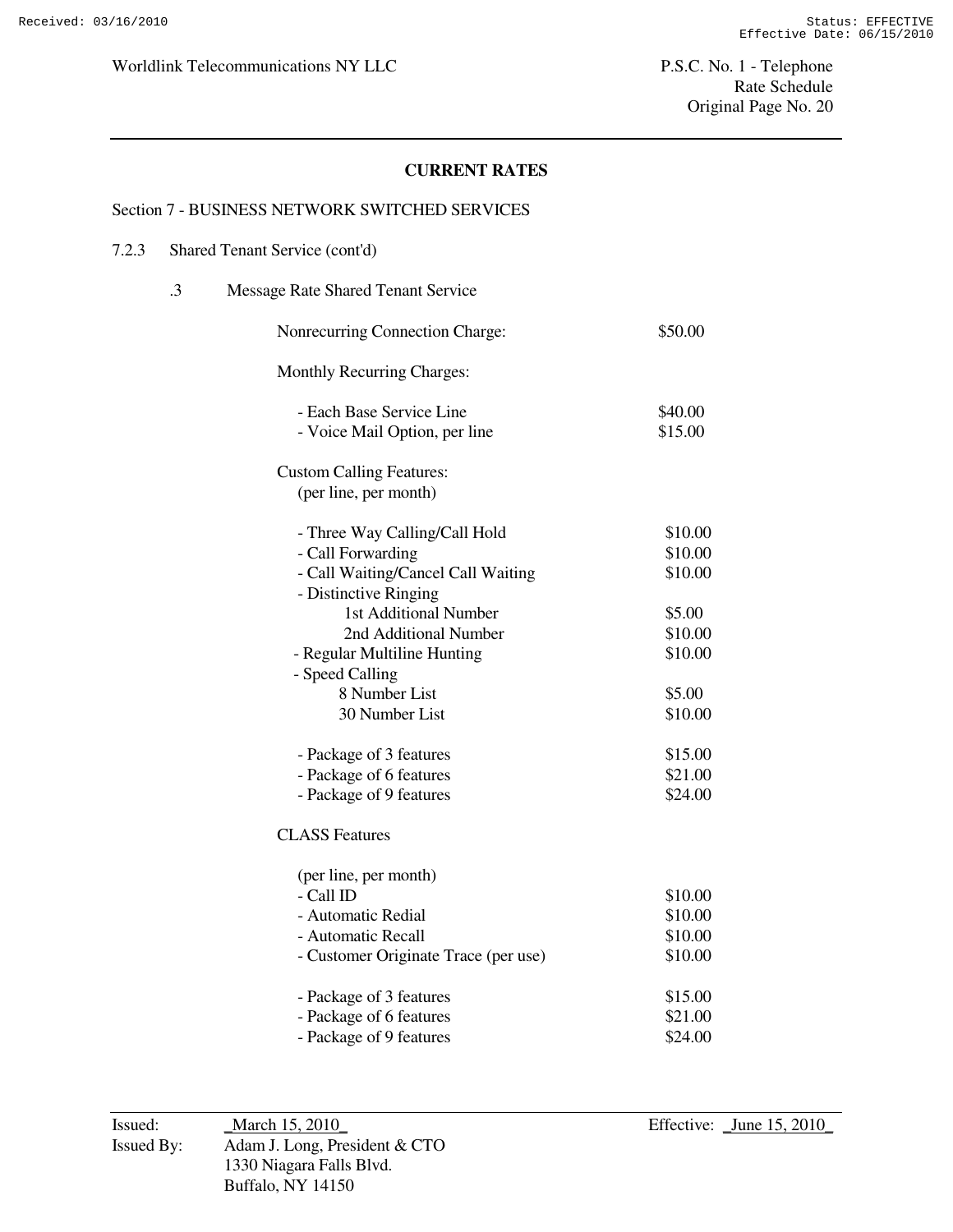# **CURRENT RATES**

Section 7 - BUSINESS NETWORK SWITCHED SERVICES

7.2.3 Shared Tenant Service (cont'd)

.3 Message Rate Shared Tenant Service

Message Usage Charges

Per Message  $\$0.15$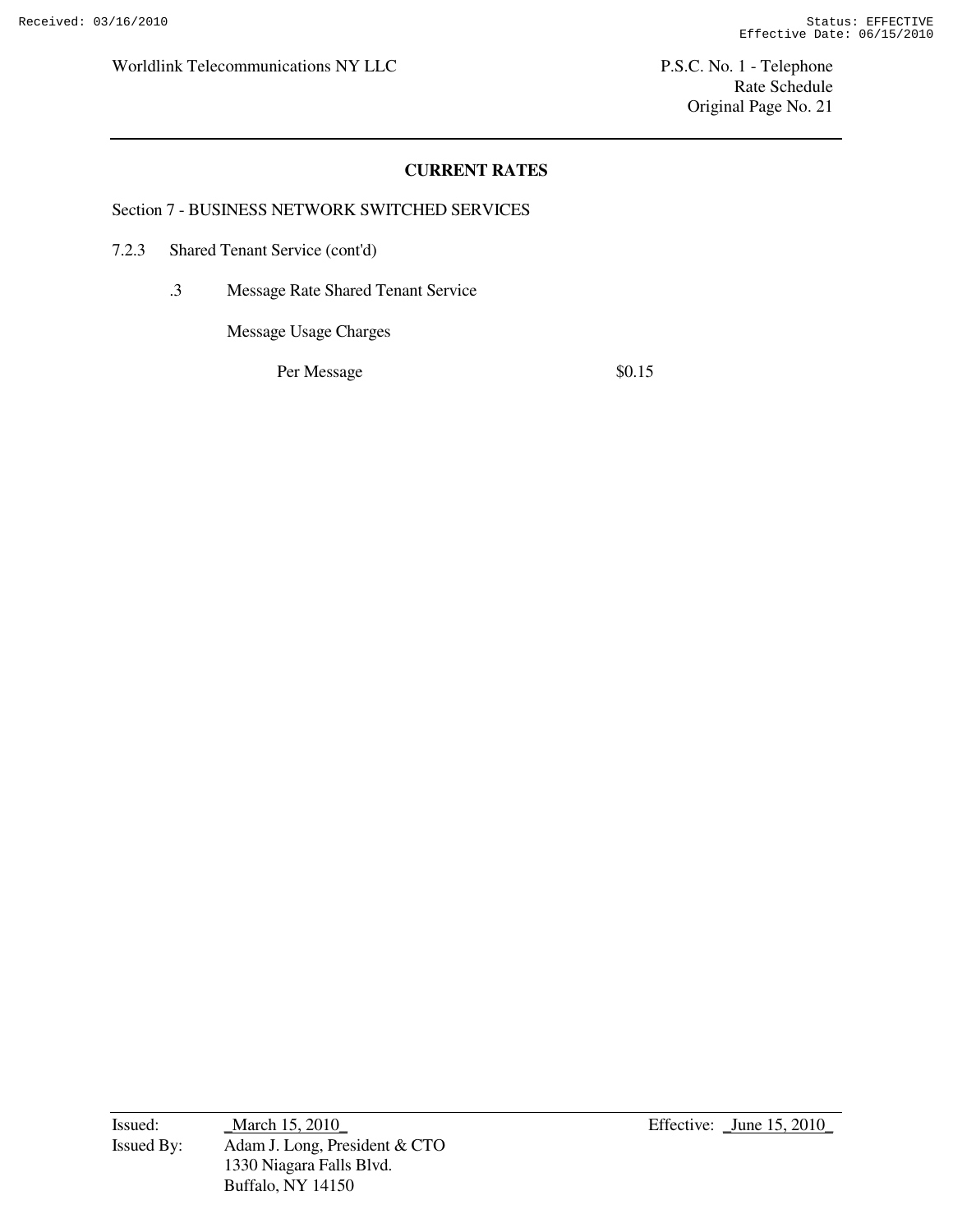# **CURRENT RATES**

#### Section 7 - BUSINESS NETWORK SWITCHED SERVICES

### 7.2.4 PBX Trunk Service

| $\cdot$ .2 | Flat Rate Analog PBX Trunks                                                                     |                               |
|------------|-------------------------------------------------------------------------------------------------|-------------------------------|
|            | Nonrecurring Connection Charge:                                                                 | \$50.00                       |
|            | <b>Monthly Recurring Charges:</b>                                                               | \$85.00                       |
|            | <b>Terminal Numbers:</b>                                                                        |                               |
|            | 1-10 lines in terminal group<br>11-20 lines in terminal group<br>$21 +$ lines in terminal group | \$15.00<br>\$25.00<br>\$30.00 |
| $\cdot$ 3  | Message Rate Analog PBX Trunks                                                                  |                               |
|            | Nonrecurring Connection Charge:                                                                 | \$50.00                       |
|            | Monthly Recurring Charges:                                                                      |                               |
|            | - Each Trunk                                                                                    | \$65.00                       |
|            | <b>Terminal Numbers:</b>                                                                        |                               |
|            | 1-10 lines in terminal group<br>11-20 lines in terminal group<br>$21 +$ lines in terminal group | \$15.00<br>\$25.00<br>\$30.00 |
|            | Message Usage Charges                                                                           |                               |
|            | - Per Message                                                                                   | \$0.15 Charge                 |
|            |                                                                                                 |                               |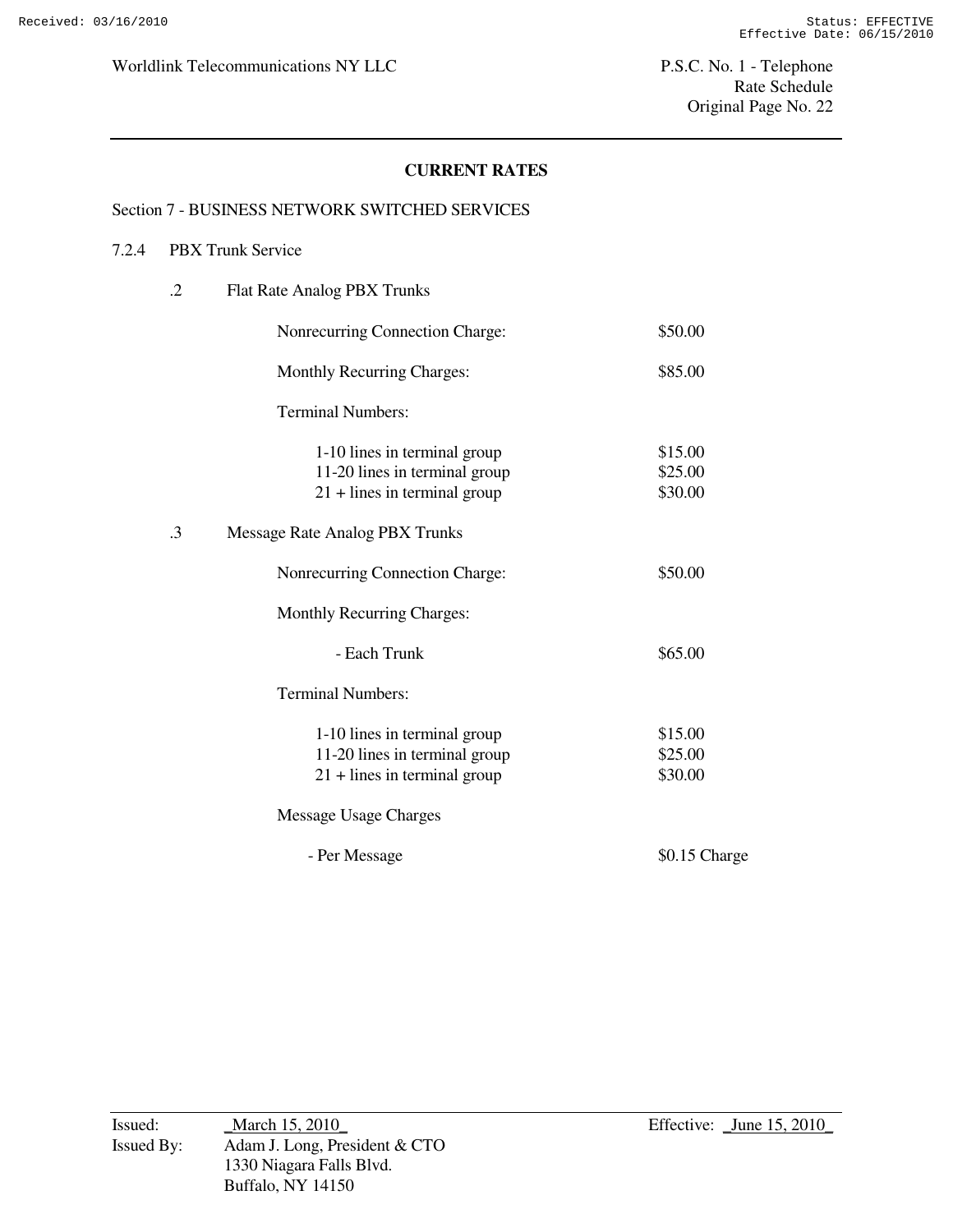# **CURRENT RATES**

#### Section 7 - BUSINESS NETWORK SWITCHED SERVICES

## 7.2.4 PBX Trunk Service (cont'd)

.4 Analog DID Trunks

|        | Nonrecurring Connection Charge    | \$60.00       |
|--------|-----------------------------------|---------------|
|        | <b>Monthly Recurring Charges</b>  |               |
|        | - Each Trunk                      | \$85.00       |
|        | <b>DID Station Numbers</b>        |               |
|        | - Each Group of 20                | \$6.00        |
|        | - Each Group of 100               | \$26.00       |
|        |                                   |               |
| $.5\,$ | Digital PBX Trunk Service         |               |
|        | Nonrecurring Connection Charge:   | \$1,000.00    |
|        | <b>Monthly Recurring Charges:</b> |               |
|        | <b>Flat Rate:</b>                 |               |
|        | - Facility                        | \$500.00      |
|        | - Per Active Channel (DID)        | \$25.00       |
|        | - Per Active Channel (DOD)        | \$75.00       |
|        |                                   |               |
|        | <b>Message Rate:</b>              |               |
|        | - Facility                        | \$500.00      |
|        | - Per Active Channel (DID)        | \$25.00       |
|        | - Per Active Channel (DOD)        | \$35.00       |
|        | Message Usage Charges             |               |
|        | - Per Message                     | \$0.15 Charge |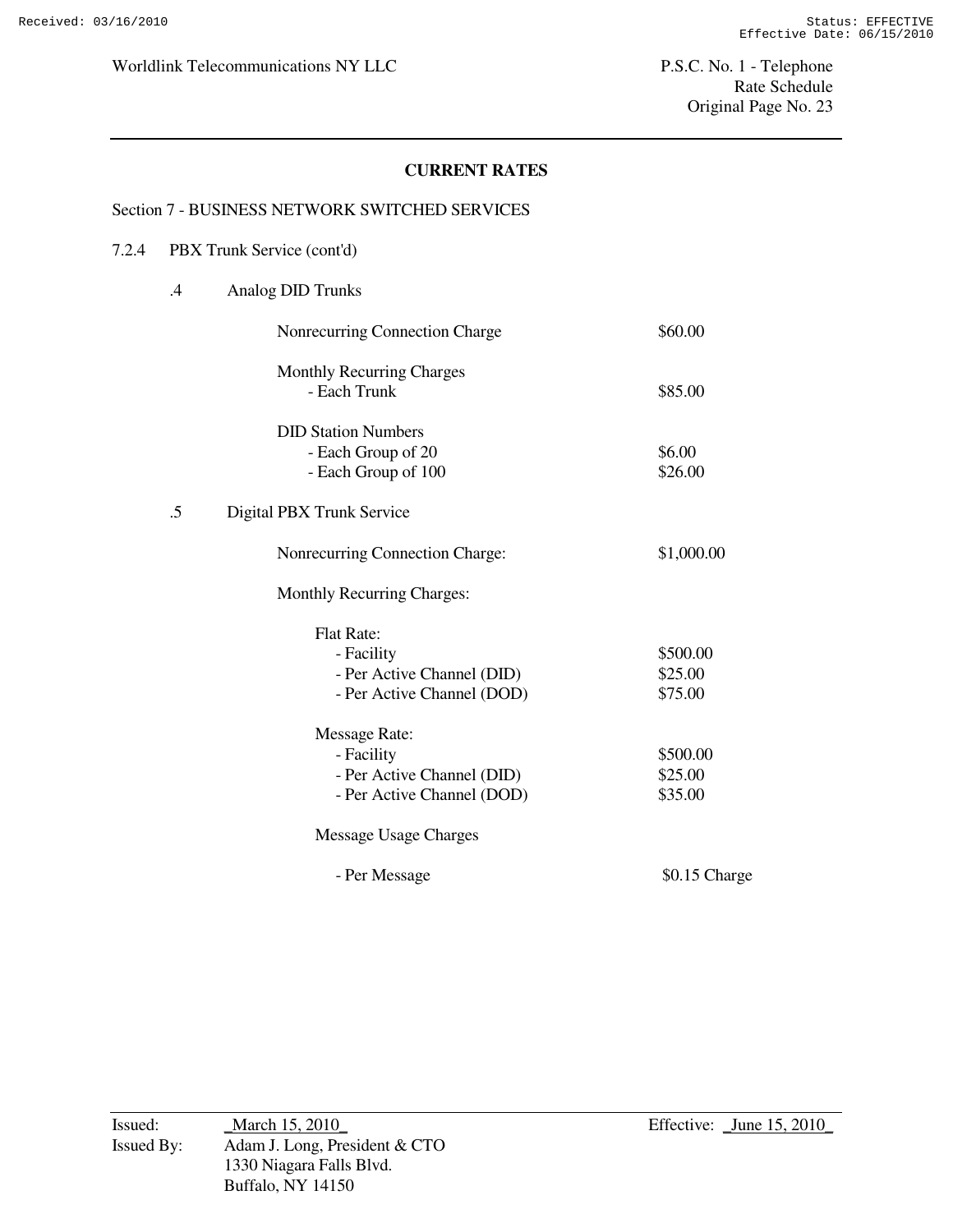# **CURRENT RATES**

#### Section 7 - BUSINESS NETWORK SWITCHED SERVICES

## 7.2.5 IP-Centrex Service

.1 Basic IP-Centrex (Flat Rated)

Per Station Line:

| Nonrecurring Connection Charge:   | \$200.00                     |
|-----------------------------------|------------------------------|
| <b>Monthly Recurring Charges:</b> |                              |
| Term                              |                              |
| 24 months                         | \$100.00                     |
| 36 months                         | \$100.00                     |
| 60 months                         | \$100.00                     |
| 84 months                         | \$100.00                     |
| <b>DS1</b> Port Charges           |                              |
| for DS1 Interconnection           |                              |
| (per 24 Centrex Channels):        | \$500.00                     |
| Voice Mail, per line per month:   | \$15.00                      |
| Over 200 lines                    | <b>Individual Case Basis</b> |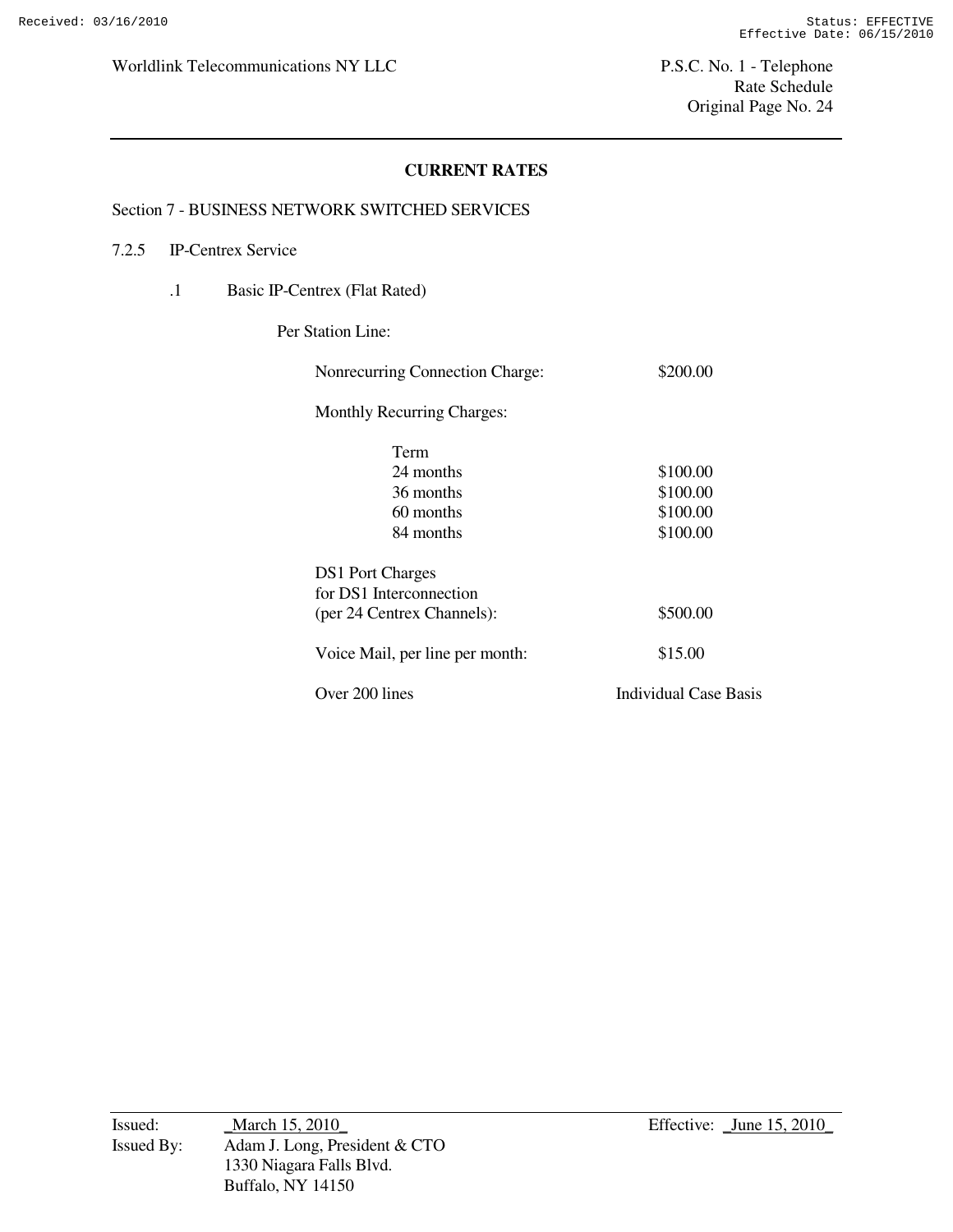# **CURRENT RATES**

#### Section 7 - BUSINESS NETWORK SWITCHED SERVICES

#### 7.2.5 Centrex Service (cont'd)

.2 Enhanced IP Centrex (Flat Rate)

Per Station Line:

| Nonrecurring Connection Charge:   | \$200.00              |
|-----------------------------------|-----------------------|
| <b>Monthly Recurring Charges:</b> |                       |
| Term                              |                       |
| 24 months                         | \$100.00              |
| 36 months                         | \$100.00              |
| 60 months                         | \$100.00              |
| 84 months                         | \$100.00              |
| <b>DS1</b> Port Charges           |                       |
| for DS1 Interconnection           |                       |
| (per 24 Centrex Channels):        | \$500.00              |
| Voice Mail, per line per month:   | \$15.00               |
| Over 200 lines                    | Individual Case Basis |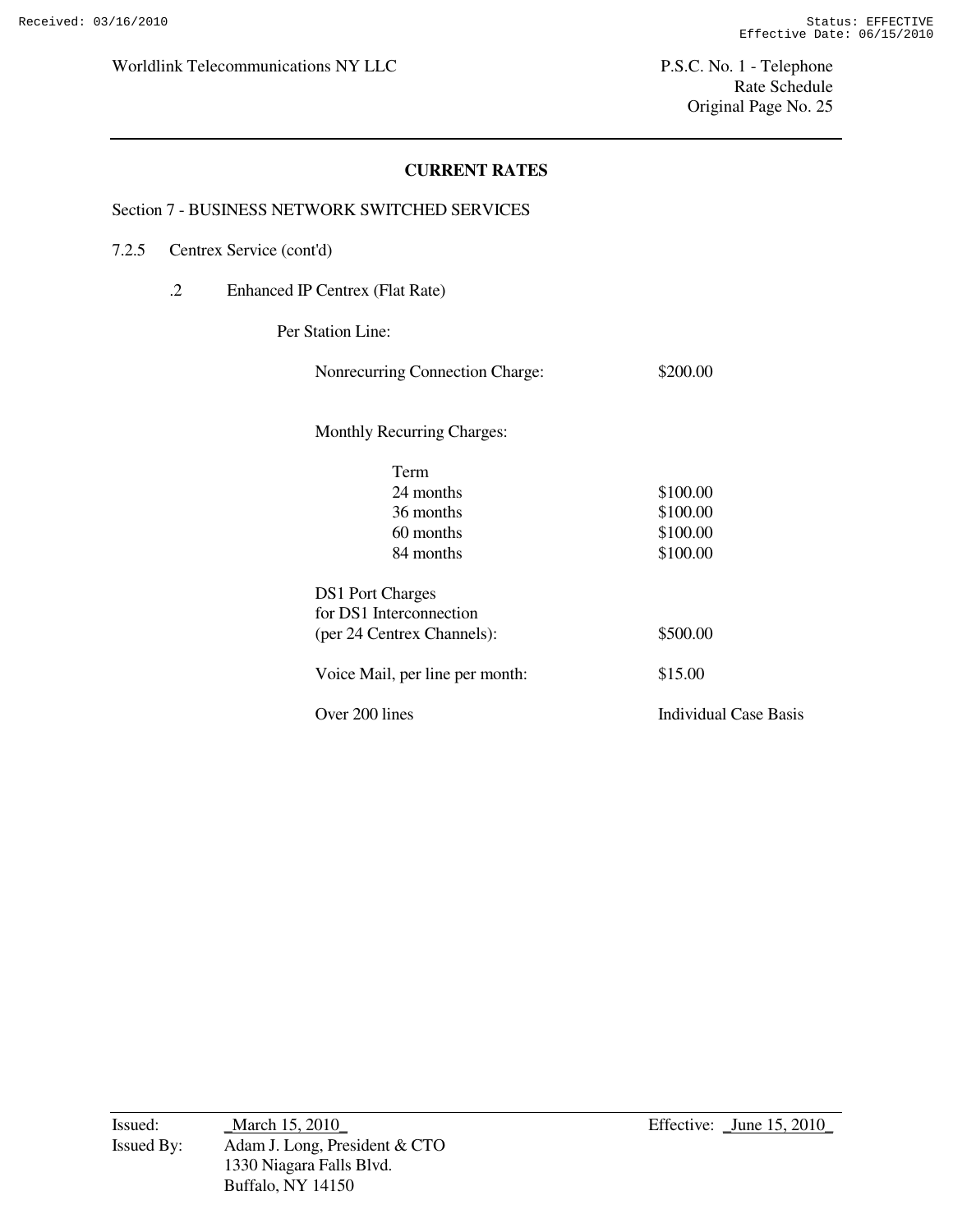## **CURRENT RATES**

#### Section 7 - BUSINESS NETWORK SWITCHED SERVICES

### 7.2.5 Centrex Service (cont'd)

.3 Premium IP-Centrex (Flat Rate)

## Per Station Line:

|         | <b>Nonrecurring Connection Charge:</b> | \$200.00                     |
|---------|----------------------------------------|------------------------------|
|         | <b>Monthly Recurring Charges:</b>      |                              |
|         | Term                                   |                              |
|         | 24 months                              | \$100.00                     |
|         | 36 months                              | \$100.00                     |
|         | 60 months                              | \$100.00                     |
|         | 84 months                              | \$100.00                     |
|         | <b>DS1</b> Port Charges                |                              |
|         | for DS1 Interconnection                |                              |
|         | (per 24 Centrex Channels):             | \$500.00                     |
|         | Voice Mail, per line per month:        | \$15.00                      |
|         | Over 200 lines                         | <b>Individual Case Basis</b> |
| $\cdot$ | Direct Inward Dialing                  |                              |
|         | Each Group of 20 Numbers               | \$10.00                      |
|         | Each Group of 100 Numbers              | \$30.00                      |
|         | <b>Terminal Numbers:</b>               |                              |
|         | 1-10 lines in terminal group           | \$15.00                      |
|         | 11-20 lines in terminal group          | \$25.00                      |
|         | $21 +$ lines in terminal group         | \$40.00                      |